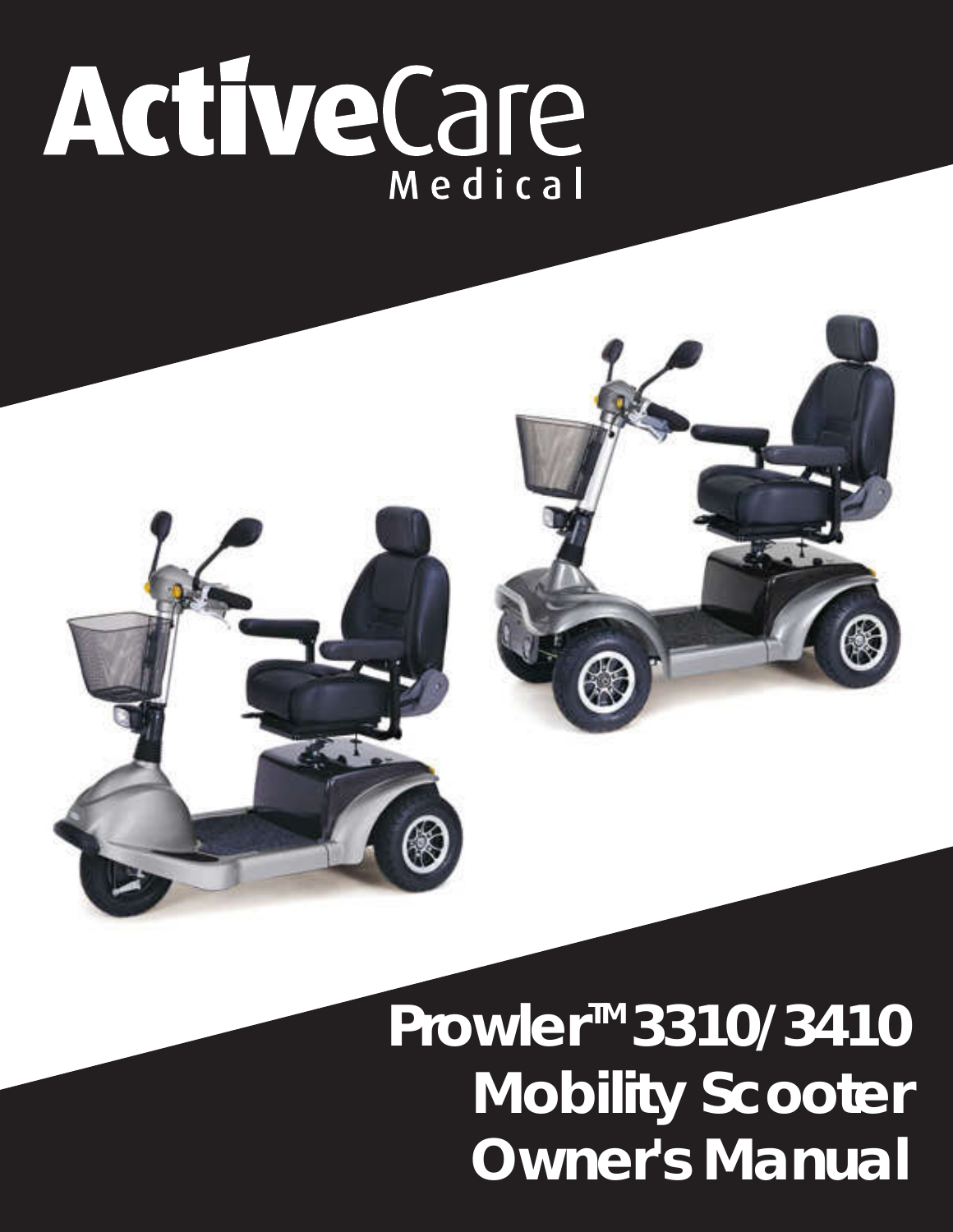# **Table of Contents**

| $\mathbf 1$ . |  |
|---------------|--|
| 2.            |  |
| 3.            |  |
|               |  |
|               |  |
| 4.            |  |
| 5.            |  |
|               |  |
|               |  |
|               |  |
|               |  |
|               |  |
|               |  |
|               |  |
|               |  |
|               |  |
|               |  |
|               |  |
|               |  |
|               |  |
|               |  |
|               |  |
| 6.            |  |
|               |  |
|               |  |
| 7.            |  |
|               |  |
|               |  |
|               |  |
|               |  |
|               |  |
|               |  |
| 8.            |  |
| 9.            |  |
| 10.           |  |
| 11.           |  |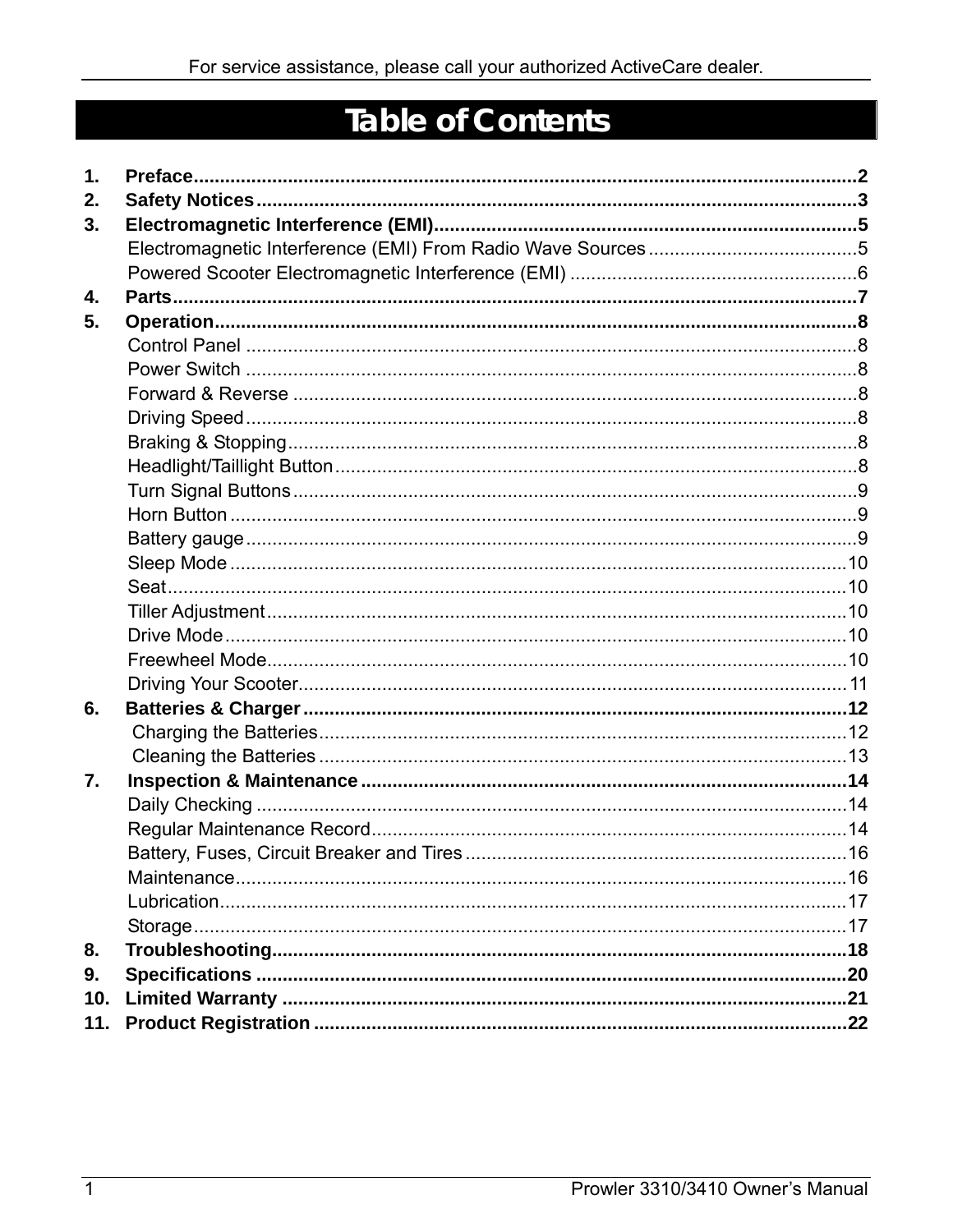# **Preface**

Please read this owner's manual before using the mobility scooter. Improper use of the mobility scooter could result in harm, injury or traffic accidents.

This owner's manual includes operation instructions for every aspect of the mobility scooter, assembly instructions, as well as instructions for how to deal with possible accidents.

The symbols used in this manual are explained below. Read carefully, especially the parts marked with these symbols:

| Warning           | Improper usage could lead to death or serious injury                                                          |
|-------------------|---------------------------------------------------------------------------------------------------------------|
| Caution           | Improper usage could lead to injury and/or damage to your<br>mobility scooter.                                |
| <b>Suggestion</b> | Follow these instructions to keep the status of the mobility<br>scooter working well and ease your operation. |

This manual includes the repair and maintenance record chart and warranty. Please keep it in a proper place or on the scooter.

If someone else uses the scooter, please be sure to give the instruction manual to him or her.

As designs change, some illustrations and pictures in the manual may not correspond to the scooter that you purchased. We reserve the right to make design modifications.

The manufacturer disclaims all responsibilities for any personal injury or property damage which may occur as a result of improper or unsafe use of its products.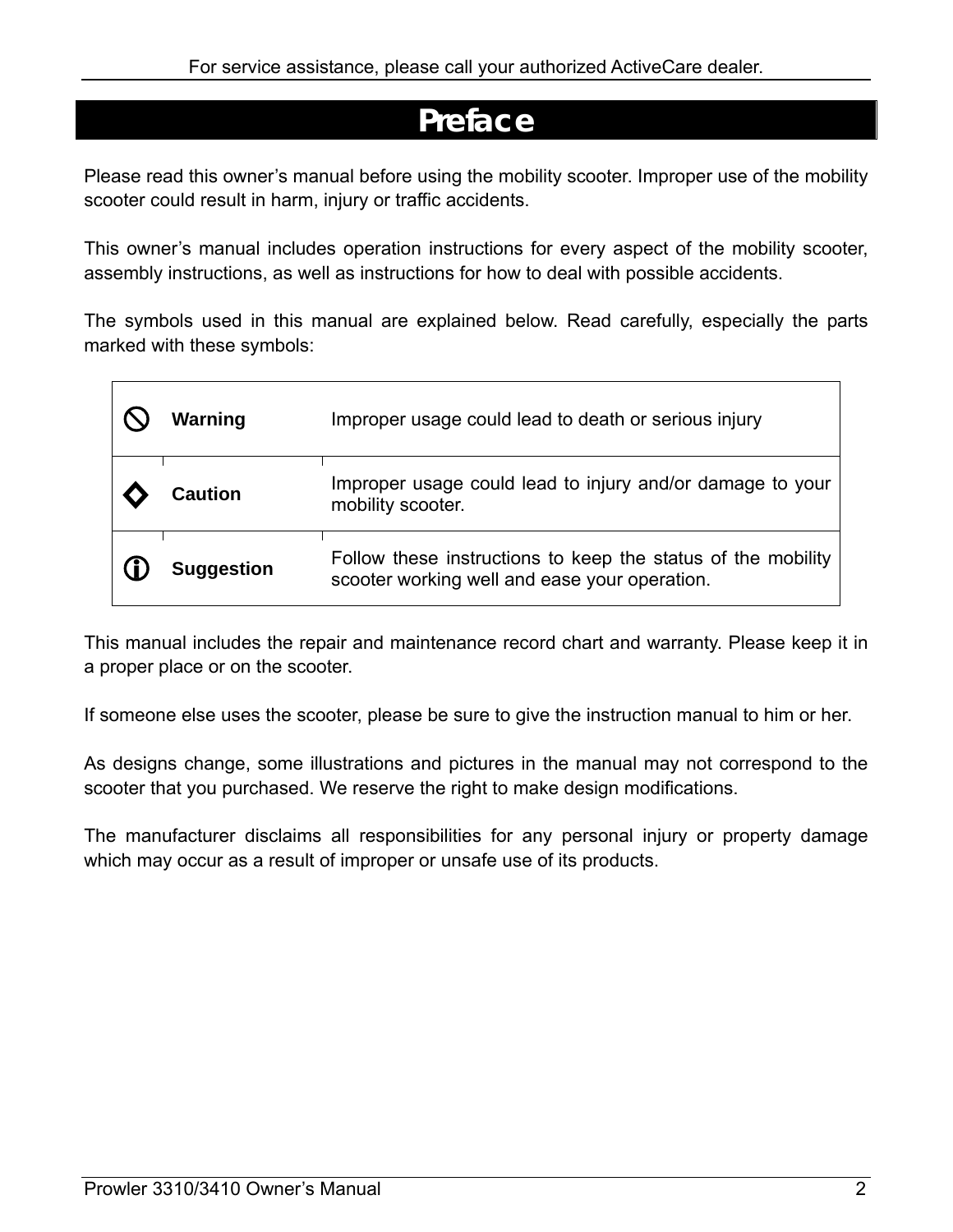# **Safety Notices**

### *Become familiar with the operation of your scooter before the first use of your scooter and keep these safety notices in mind.*

### *The same traffic rules for pedestrians apply to the use of this scooter.*

- 1. Ride on sidewalks or pedestrian areas only.
- 2. At the end of a sidewalk, be aware of the cars on the road.
- 3. Be very cautious when driving your scooter around streets or shopping malls.
- 4. Always obey pedestrian traffic signals.

### *Practice operating your scooter*

Until you are familiar with the operation of your scooter, please practice in a wide and open area, like a park. To prevent the possibility of falling off your scooter while driving, bear in mind the scooters driving motion, such as whether it is accelerating, stopping, turning, reversing, or going up or down inclines.

- 1. Please set the speed dial to the lowest speed initially.
- 2. Be sure someone is accompanying you and watches for traffic while you are driving on the road for the first time.
- 3. Be sure you are able to control and operate your scooter safely and confidently before changing to a higher speed.

### *The ActiveCare scooter is limited to one passenger*

Do not carry any passengers on your scooter (including children). Do not use this scooter to carry or transport goods.

### **REGULAR USE OF YOUR SCOOTER**

Please carry out daily inspections. Refer to the "Inspection & Maintenance" section of this manual for inspection procedures. Always make sure your scooter's battery is fully charged before operating. Make sure the throttle lever is secure before turning on your scooter.

# [ **Warning!**

Do not operate the scooter unless the tiller (handlebar column) is up, the teeth in the tiller adjustment bolt fit together, and the bolt is fully tightened.

Do not lean against, or pull forward on, the handlebar while mounting or dismounting from the scooter. Serious harm or injury may occur.

### *Do not stretch your body out on the scooter*

Such action may cause you to lose your balance or be injured. Also, pay attention to loose clothing that could get tangled in the wheels.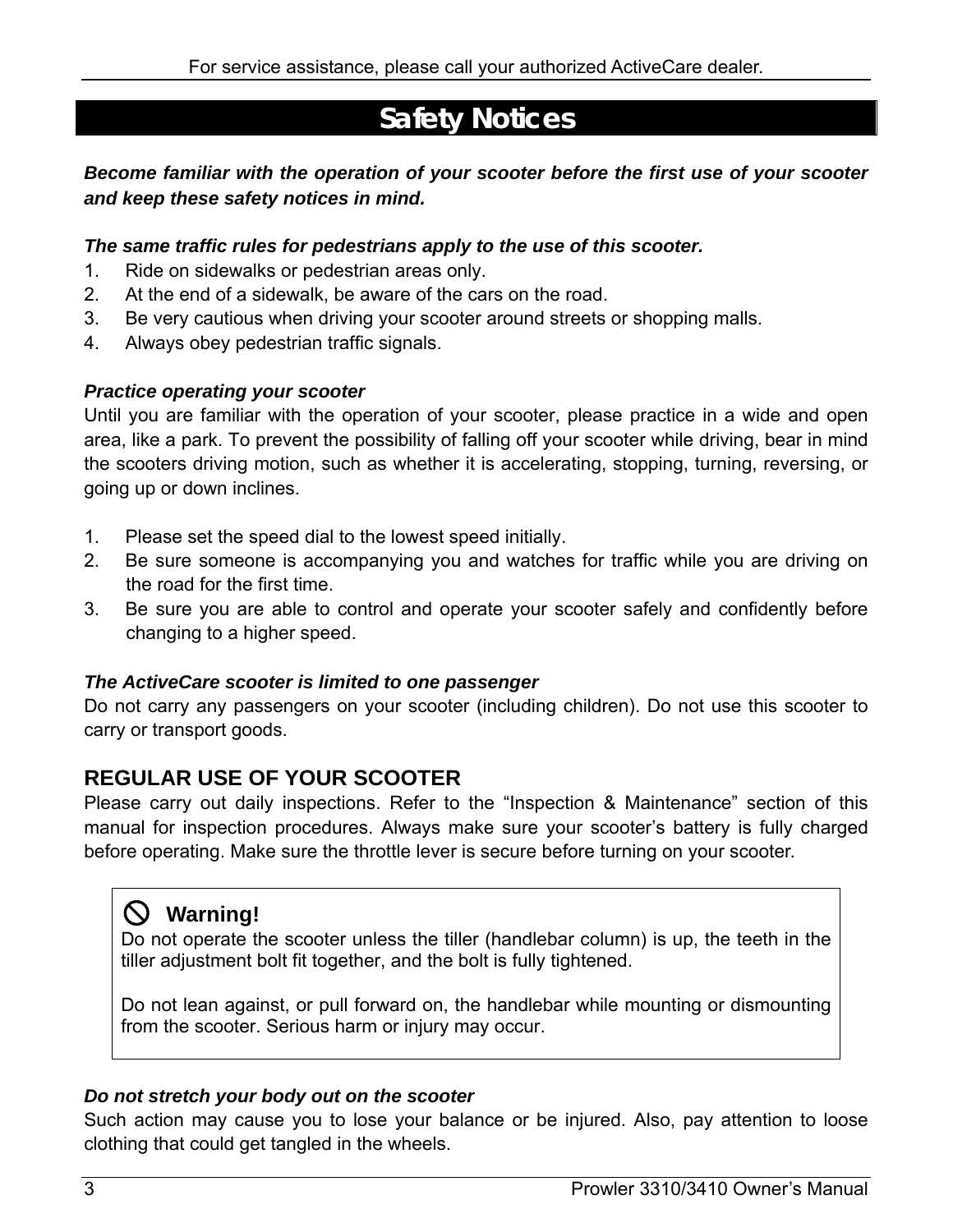### *Do not use your scooter under any of these circumstances:*

- The road is muddy or has loose gravel
- The road is bumpy, narrow, or snow covered
- The road is beside a canal or waterway without fencing or hedges
- Do not drive your scooter after consuming alcohol or when fatigued
- Do not drive your scooter at night or in inclement weather

Additionally, avoid holes in the road where your wheels may get stuck. Do not make sudden turns. Do not ride on an escalator.

### *Do not use a mobile phone or other wireless communication device while driving*

Also, do not charge a mobile phone or other electrical devices from your scooter.

### *Be careful driving on or near ramps and inclines*

- 1. Be careful while driving up a steep incline. Refer to "CLIMBING ANGLE" in the "Specifications" section of this manual for details.
- 2. In order to avoid damage or injury to the scooter the driver should not lean against or pull on the operating lever while going up or down an incline.
- 3. When climbing **up** an incline, please drive slowly. You can set the speed dial to a higher speed of "5". When going **down** an incline, never reverse your scooter. Set the speed dial to the lowest speed setting "1".
- 4. Do not drive through any holes in the road. Refer to "MAXIMUM GROUND CLEARANCE" in the "Specifications" section for details.
- 5. Do not pass through water covering the road unless the water is less than 1 inch deep.
- 6. Please drive slowly on roads with drops or dips.
- 7. Do not make sudden turns while drive on gravel roads or ramps.

### [ **Warning!**

Do not set the scooter in freewheel mode when driving on an incline or decline.

### *Maximum User Weight Limit*

Refer to "MAXIMUM LOAD WEIGHT" in Section 9 "SPECIFICATIONS" for details. Overloading your scooter will lead to damage to, or malfunction of, your scooter. This could cause the scooter to become a safety hazard. The warranty does not cover damage from overloading.

### **LABELING OF YOUR SCOOTER**

Please read all the labeling on the scooter before driving it. For your future reference, do not remove them.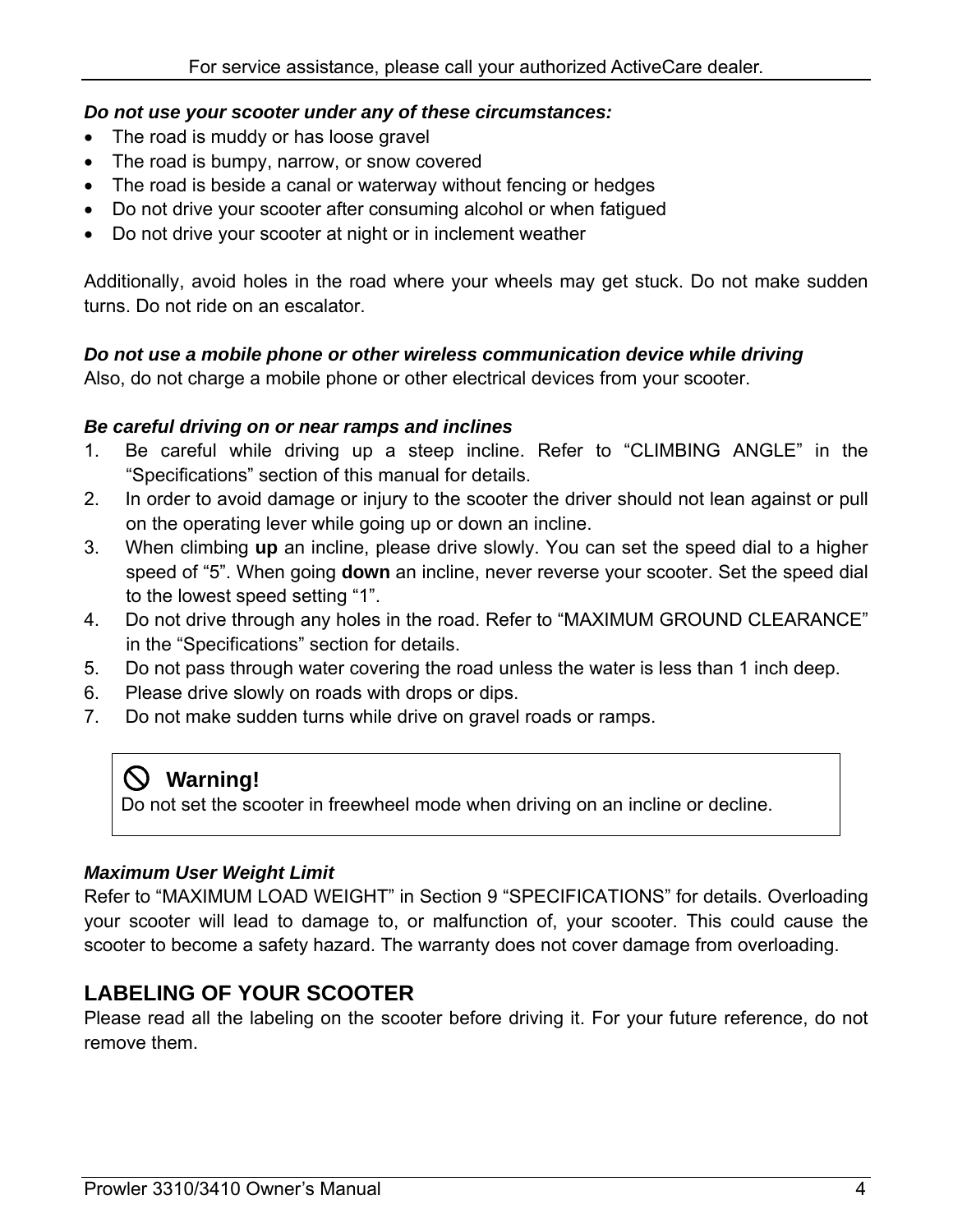# **Electromagnetic Interference (EMI)**

This portion of the manual will provide the user with basic information about the problems with EMI (electromagnetic interference), protective measures can be used to either lessen the possibility of exposure or to minimize the degree of exposure; this section also shows some conditions that unexpected or erratic movements may cause.

# **◊ Caution**

It is very important that you read this information regarding the possible effects of electromagnetic interference on your electric ActiveCare mobility scooter.

### **ELECTROMAGNETIC INTERFERENCE (EMI) FROM RADIO WAVE SOURCES**

Mobility scooters may be susceptible to electromagnetic interference (EMI), which is interfering electromagnetic energy (EM) emitted from sources such as radio stations, TV stations, amateur radio (HAM) transmitters, two-way radios, and cellular phones. The interference (from radio wave sources) can cause the mobility scooter to release its brakes, move by itself, or move in unintended directions. It can also permanently damage the mobility scooter's control system. The intensity of the interfering EM energy can be measured in volts per meter (V/m). Each mobility scooter can resist EMI up to a certain intensity level. The higher the immunity level the greater the protection. At this time, current technology is capable of achieving at least a 20 V/m immunity level, which would provide useful protection from the more common sources of radiated EMI. This mobility scooter model as shipped, with no further modification, has an immunity level of 20 V/m without any accessories.

There are a number of sources of relatively intense electromagnetic fields in the everyday environment. Some of these sources are obvious and easy to avoid. Others are not apparent and exposure is unavoidable. However, we believe that by following the warning listed below, your risk to EMI will be minimized.

The sources of radiated EMI can be broadly classified into three types:

1. Hand-held portable transceivers (transmitter-receivers with the antenna mounted directly on the transmitting unit). Examples include: citizens band (CB) or hand held radios, (security, fire, and police transceivers), cellular telephones and other personal communication devices.

*NOTE: Some cellular telephones transmit a signal while they are ON but not being used.* 

- 2. Medium-range mobile transceivers, such as those used in police cars, fire trucks, ambulances and taxis usually have the antenna mounted on the outside of the scooter.
- 3. Long-range transmitters and transceivers, such as commercial broadcast transmitters (radio and TV broadcast antenna towers) and amateur (HAM) radios.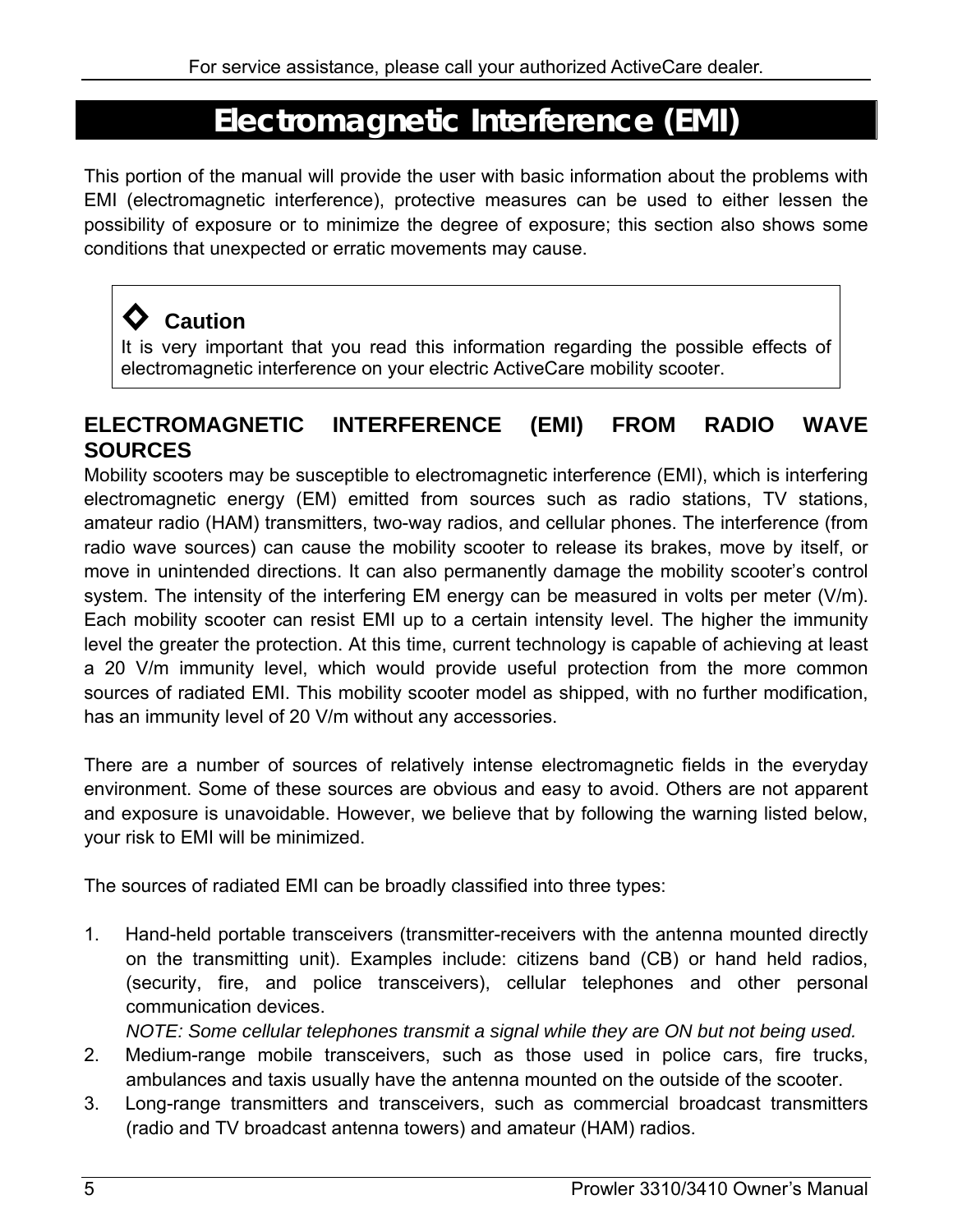*NOTE: Other types of hand-held devices, such as cordless phones, laptop computers, AM/FM radios, TV sets, CD player, and cassette players, and small appliances, such as electric shavers and hair dryers, are not likely to cause EMI problems to your mobility scooter.* 

### **MOBILITY SCOOTER ELECTROMAGNETIC INTERFERENCE (EMI)**

EM energy rapidly becomes more intense as one moves closer to a transmitting antenna (source). The EM fields from hand-held radio wave sources (transceivers) are of special concern. It is possible to unintentionally bring high levels of EM energy very close to the mobility scooter's control system while using these devices; this can affect your scooter's movement and braking. Therefore, the warnings listed below are recommended to prevent possible interference with the control system of a mobility scooter.

# [ **Warning!**

Electromagnetic interference (EMI) from sources such as radio and TV stations, amateur radio (HAM) transmitters, two-way radios, and cellular phones can affect mobility scooters. Following the warnings listed below should reduce the chance of unintended brake release or mobility scooter movement which could result in serious injuries.

- 1. Do not operate hand-held transceivers-receivers, such as citizens band (CB) radios, or turn ON personal communication devices, such as cellular phones, while the mobility scooters turned ON.
- 2. Be aware of nearby transmitters, such as radio or TV stations, and try to avoid getting close to them.
- 3. If unintended movement or brake release occurs, turn the mobility scooter OFF as soon as it is safe.
- 4. Be aware that adding accessories or components, or modifying the mobility scooter, may make it more susceptible to EMI.
- 5. Report all incidents of unintended movement or brake release to ActiveCare Medical, and note whether there were sources of EMI nearby.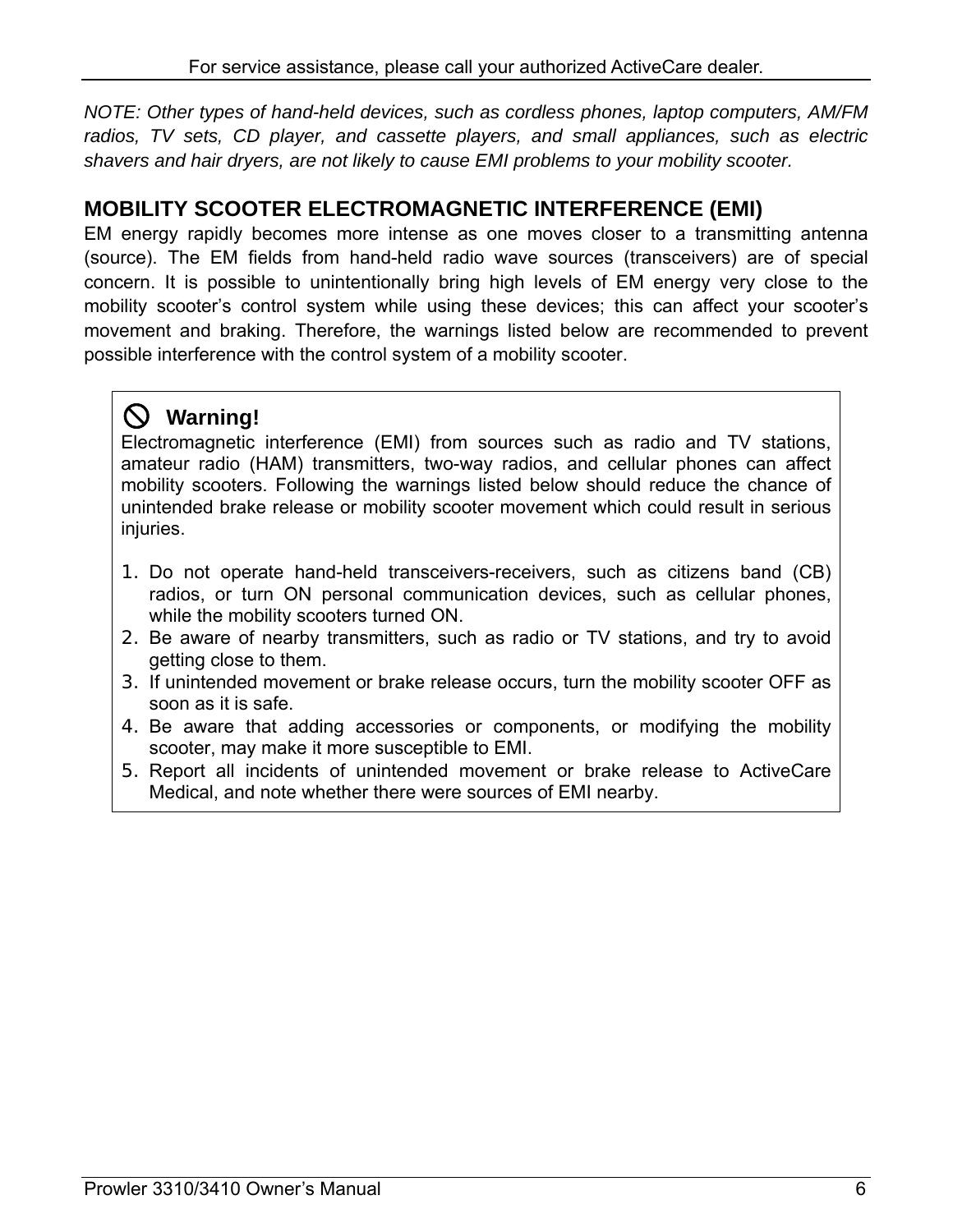# **Parts PROWLER 3310**  2 10 5 11 6 **PROWLER 3410**  2 1. Control Panel 2. Rearview Mirror 3. Front Turn Signal 4. Basket 5. Headlight 6. Front Bumper 7. Seat 8. Swivel seat lever and seat release lever 9. Tiller Adjustment Knob 6 10. Taillight 11. Rear Turn Signal 12. Anti-tip Wheels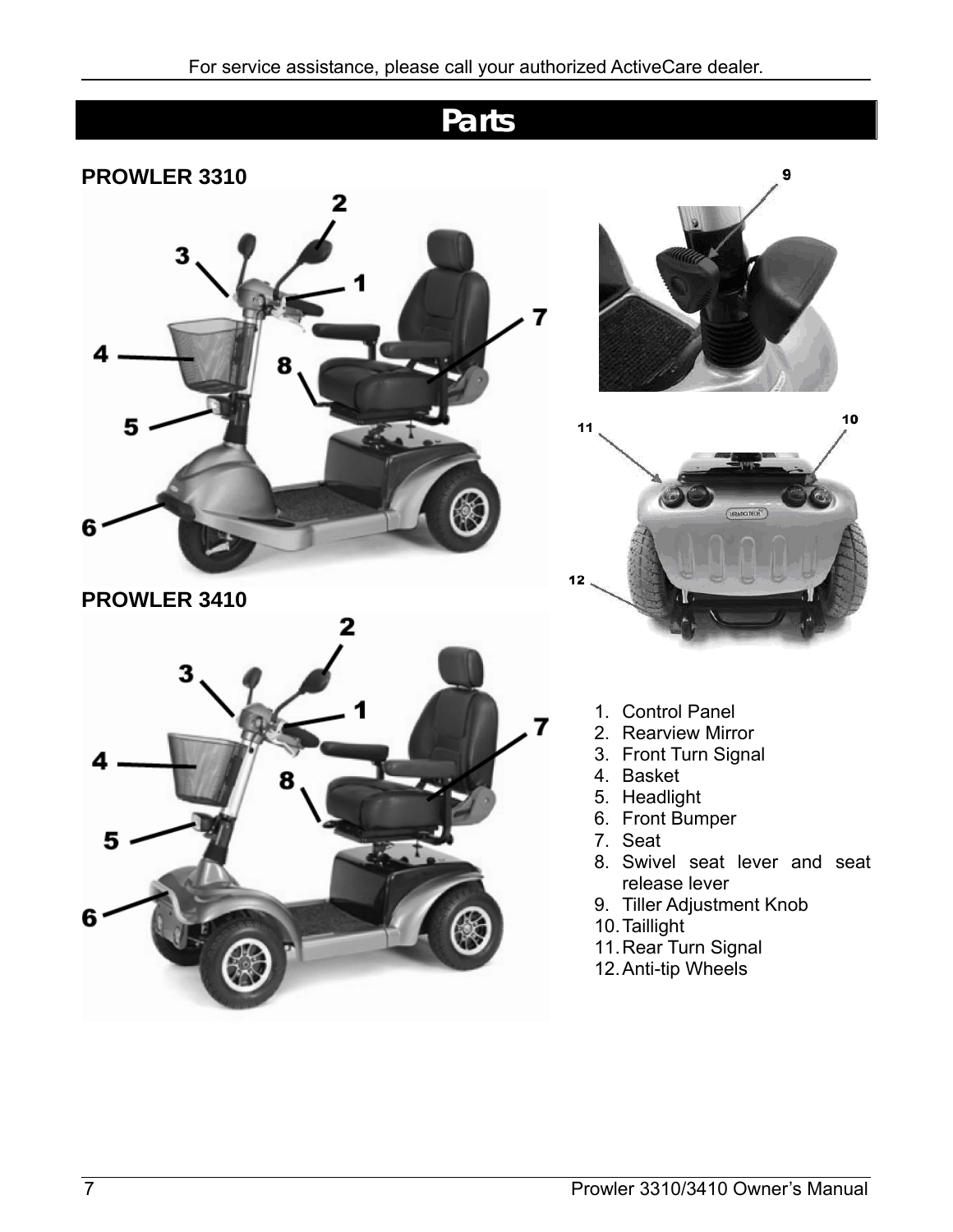# **Operation**

### **CONTROL PANEL**

- 1. Headlight/Rear Light Button
- 2. Speed Dial
- 3. Hazard Light Button
- 4. Battery Indicator
- 5. Horn Button
- 6. Turn Signal Button
- 7. Throttle Lever
- 8. Key Switch



### **POWER SWITCH**

Turn the key switch to power ON or OFF

### **FORWARD AND REVERSE**

- 1. Push the throttle lever forward with your left thumb and the scooter will move forward.
- 2. Push the throttle lever forward with your right thumb and the scooter will move backward.

### **DRIVING SPEED**

The driving speed of the scooter is set via the speed control knob located on the control panel. When the knob is turned to a position, the scooter will drive only at the speed indicated by the knob. The scooter will travel faster the farther the knob is turned clockwise. To reduce the scooter's travel speed, turn the knob back counter-clockwise.

### **BRAKING & STOPPING**

To activate the electromagnetic brake, release the throttle lever completely. The brake will be activated and the scooter will come to a stop. When parking, park only on a flat surface and turn the key switch to [OFF]. Then pull out the key (only after stopping).

### **◊ Caution**

Stopping distance will vary with your forward/reverse speed. Please begin braking as early as possible. When parking your scooter, be sure to park on a flat ground and then turn the power to "OFF".

### **HEADLIGHT/TAILLIGHT BUTTON**

The headlight button is an independent switch. So, if you drive your scooter with the headlight on, remember to turn off the headlight at the same time you turn off the power switch to save the battery power.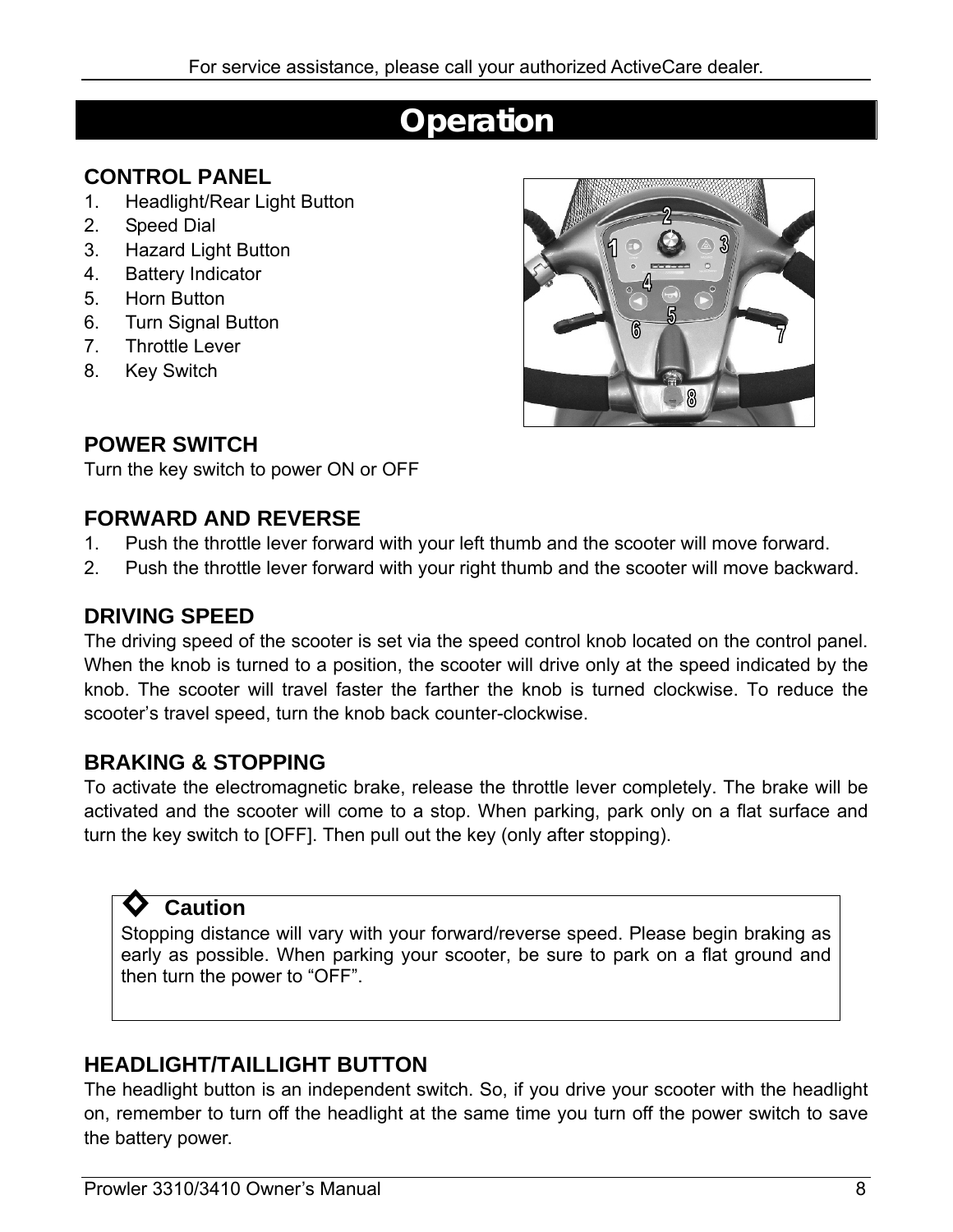### **TURN SIGNAL BUTTONS**

The light will flash and the buzzer will make a beeping sound when you press the left or right signal lamp button.



Left signal light button



Right signal light button

Pressing the button again will turn the signal light off.

### **HORN BUTTON**

The warning horn will be activated while holding down the button.

### **BATTERY GAUGE**

When the key is switched "ON", the battery gauge will display the battery power capacity by indicating red, yellow and green areas respectively.



The green area indicates a full charge from the battery. Red area indicates low power.

The remaining power indicated by the battery gauge will vary based on the actual driving time and how you drive. Repeated starting, stopping or climbing will consume the power more quickly.

# L **Suggestion**

- 1. It is recommended that you charge the battery immediately when the battery gauge is in the red area.
- 2. After charging or replacing a new battery, drive the scooter for 2-3 minutes to make sure the battery capacity is enough.
- 3. In the wintertime, the battery may respond more slowly and the distance you can travel may also be shortened.
- 4. When driving on an incline, the battery gauge light might move from green to red, this is a normal phenomenon, please do not worry.
- 5. Even if the battery is used properly, it is natural that the battery capability will decay as time passes. This results in a shortening of travel distance compared to a brand new battery. Therefore, when you find the travel distance is about only 50% of a brand new battery's traveling distance, it is time for a replacement battery. Please go to your dealer and ask a new battery. If you continue to use the old battery when its capacity has decreased, it could lead to a decrease in travel distance.
- 6. Travel distances will be shortened when driving frequently on an incline or slope, as this leads to a larger consumption of the power.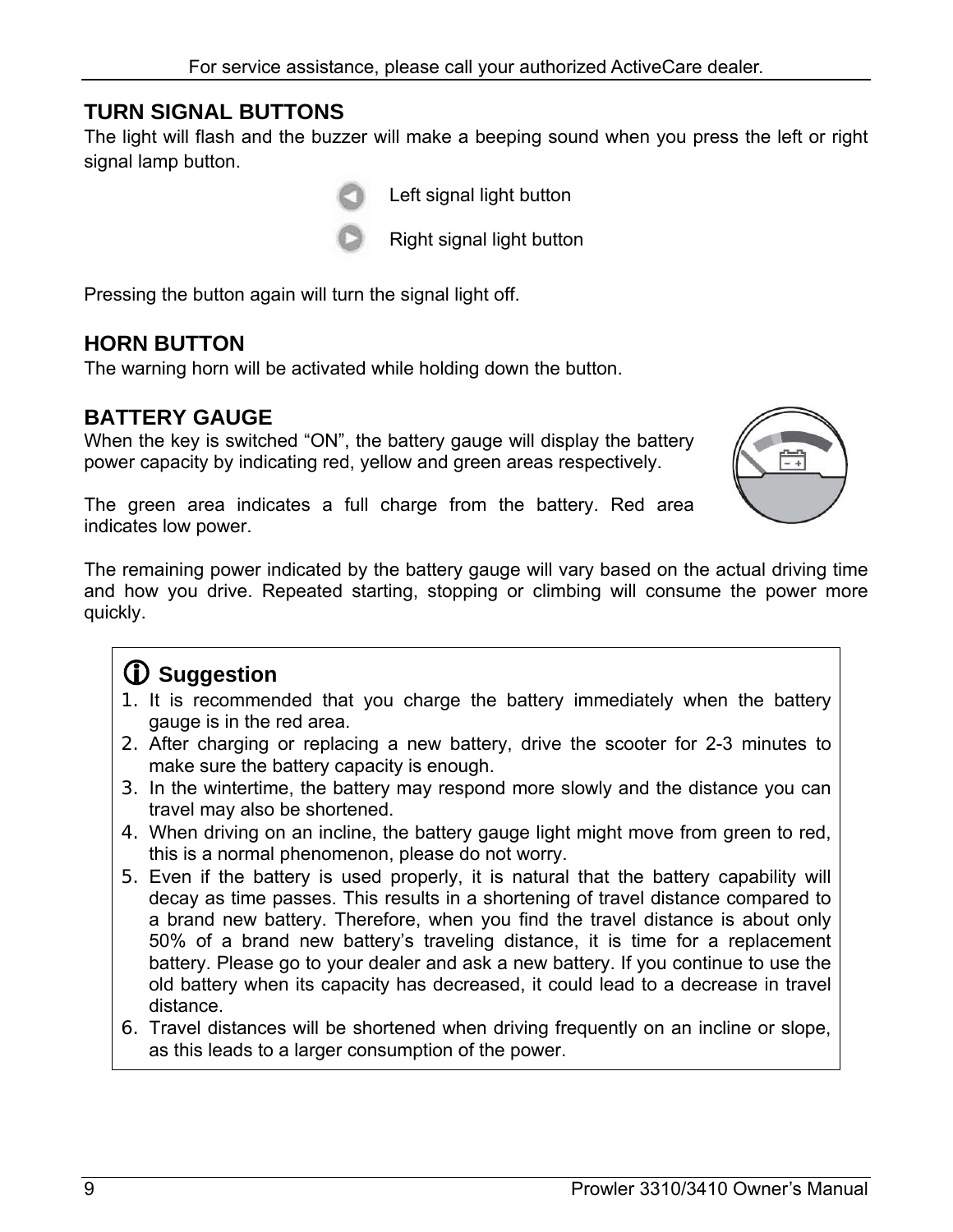### **SLEEP MODE**

The scooter has a sleep mode function to save the power. This will turn off the controller power automatically when the speed control lever has not moved after 10 minutes. The sleep function will turn off the controller power, so the battery gauge will be bright until you turn off the power switch.

When the scooter is in sleep mode, you must turn the power to "off" and then back to "on" to operate.

### **SEAT**

The seat has 4 height adjustments. After adjusting the height to the desired seat position, secure the fixed nut.

**◊ Caution**  Be sure the seat is in the forward position and locked before driving.

### **TILLER ADJUSTMENT**

- 1. To adjust the tiller angle, turn the knob counter-clockwise to unscrew the bolt.
- 2. Adjust the tiller angel to the desired position; turn the knob clockwise to tighten the bolt.



### **DRIVE MODE**

Push the freewheel mode lever on the scooter down and the scooter will be driven by the motor.

### **FREEWHEEL MODE**

Push the freewheel mode lever on the scooter up and the scooter can be pushed by hand.





**Drive Mode Freewheel Mode**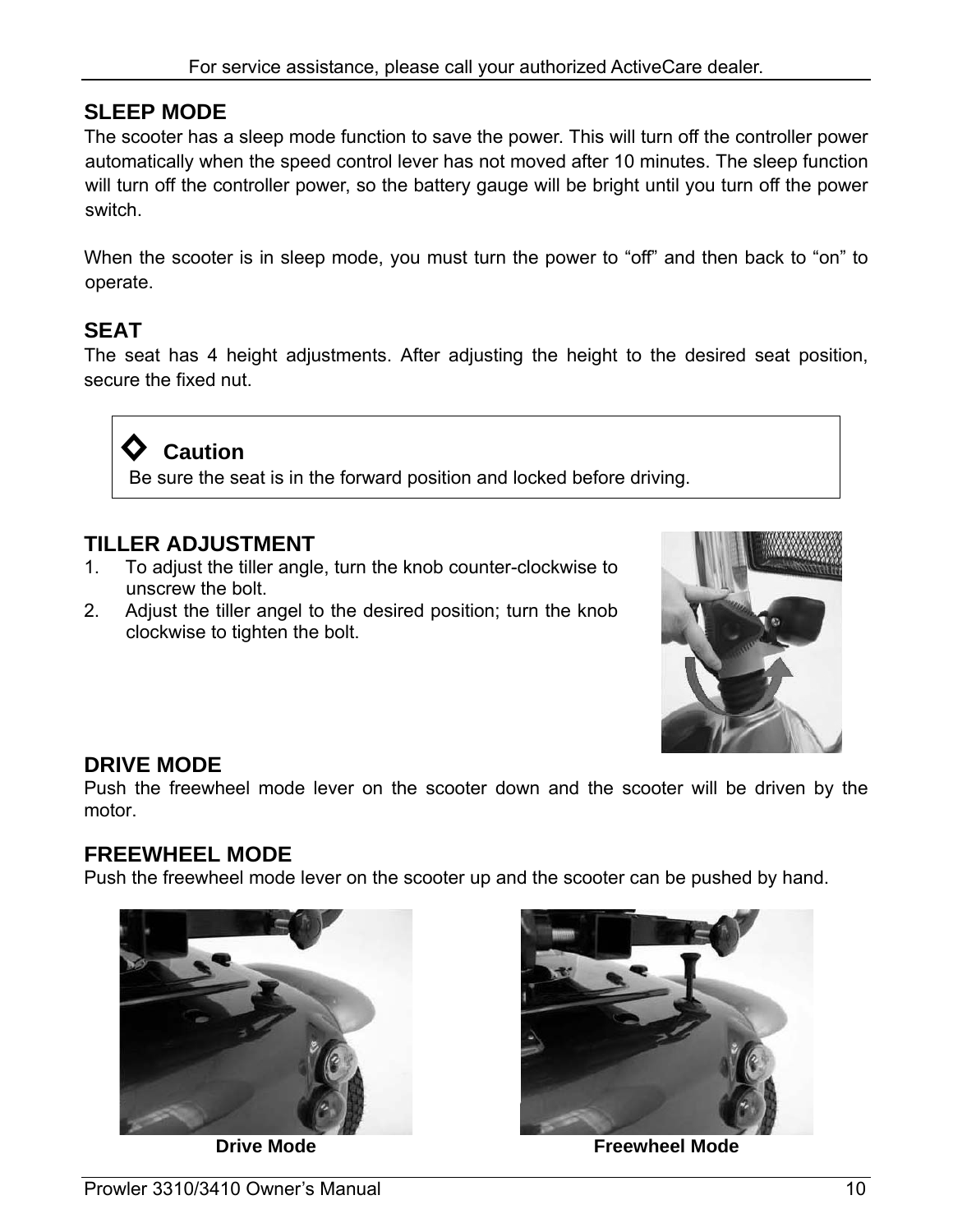### **DRIVING YOUR SCOOTER**

- 1. Turn the key switch to "ON".
- 2. Check battery gauge to see whether there is enough power for your trips. If you have doubts about the remaining power, please charge the battery before departure.
- 3. Set to the proper speed by the speed dial.
- 4. Be sure the throttle lever is functioning properly.
- 5. Make sure the electromagnetic brake is working properly.
- 6. Make sure it is safe before driving on the street.

# **◊ Caution**

- 1. Do not push the right hand & left hand throttle levers simultaneously; this might lead to losing control of your scooter.
- 2. Do not set to the highest speed while driving indoors.
- 3. Do not adjust the speed dial while driving, the sudden change in speed may endanger you and cause your scooter to malfunction.
- 4. Do not place magnetic devices near the area of the operation handle; this could affect the safe operation of your scooter.
- 5. While reversing the scooter, be aware of people or objects behind you.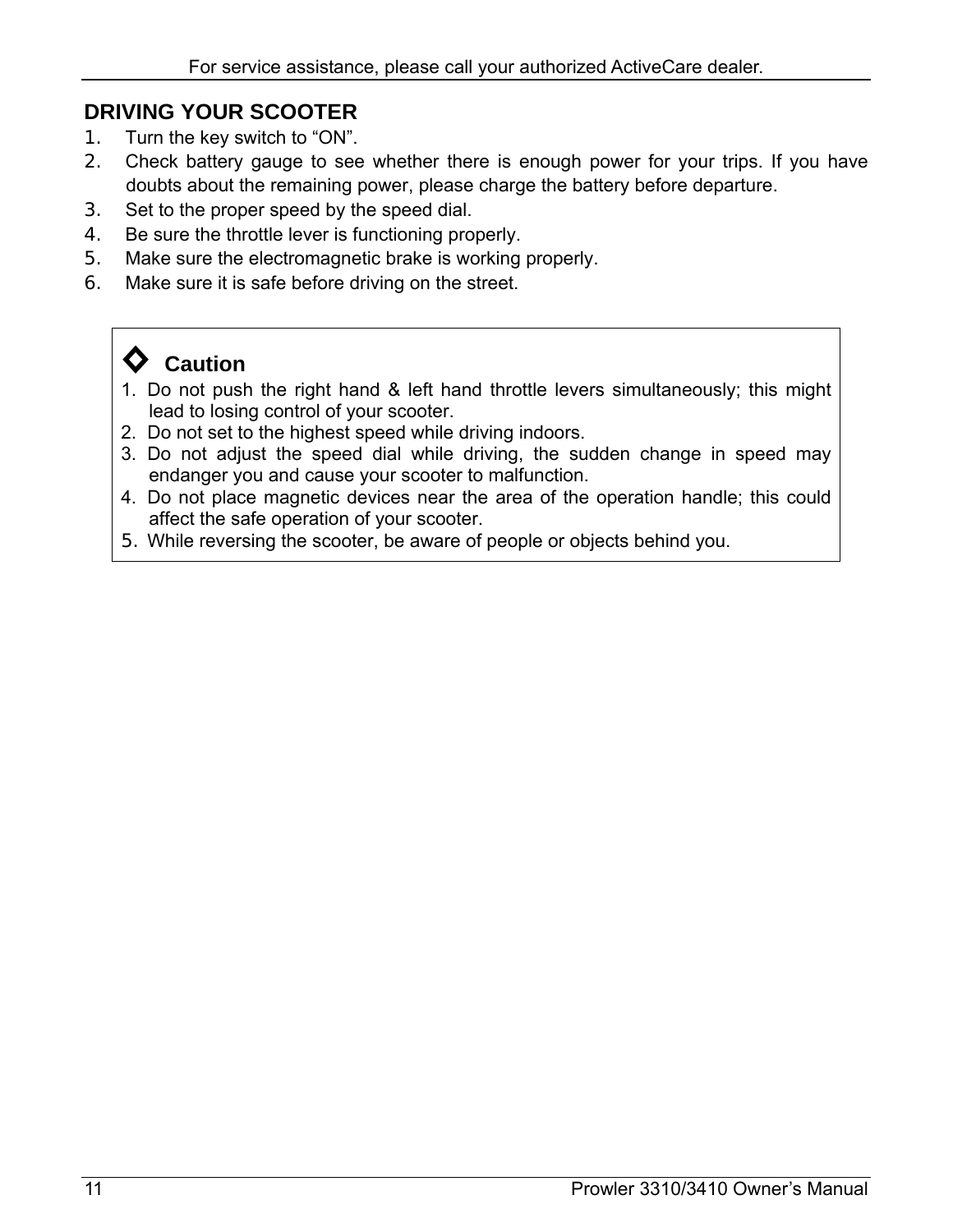# **Batteries & Charger**

### **CHARGING THE BATTERIES**

Be sure to follow the procedures below accordingly.

- 1. Turn the scooter key switch to "OFF".
- 2. Open the charging socket cap on the scooter's cover then connect the charger's plug to the charging socket.
- 3. Plug the power cable into your power outlet.
- 4. The charger's LED light will be orange at the beginning of a charge. The charging duration is at least 6-8 hours (but this will vary), based on the status of the battery and temperature.
- 5. The orange LED will turn to green when the charging is complete.
- 6. Disconnect the cord and remove the round plug from the charge socket.



# L **Suggestion**

- 1. Do not disconnect the charger cord if charging is not complete. The battery life will be shortened if the battery is repeatedly used without being fully charged. Therefore, be sure to charge the battery fully every time.
- 2. Continue to charge until the green LED light is on. NEVER stop charging before it is complete.
- 3. While finishing charging, the electric power will still slowly discharge if the cord is not disconnected.
- 4. Your scooter should be charged at least every month to keep the battery at full status, even when not being used.
- 5. Charging time will be affected by the ambient temperature so it takes longer in the wintertime.

# **◊ Caution**

Please follow the rules below to avoid accidents while charging.

- 1. Please use the ActiveCare scooter's charger only and charge the battery completely every time. The battery might be damaged if you use a charger that is not compatible.
- 2. Never disassemble or modify the charger.
- 3. Do not charge in a space that is directly exposed to the sunlight. Do not charge in a space where it is humid or subject to rainfall or dew.
- 4. Do not cover the scooter with any waterproof cloth or other objects while charging.
- 5. Do not charge in temperatures lower than  $14^{\circ}$ F or higher than  $122^{\circ}$ F, the charger may not work properly and the battery may be damaged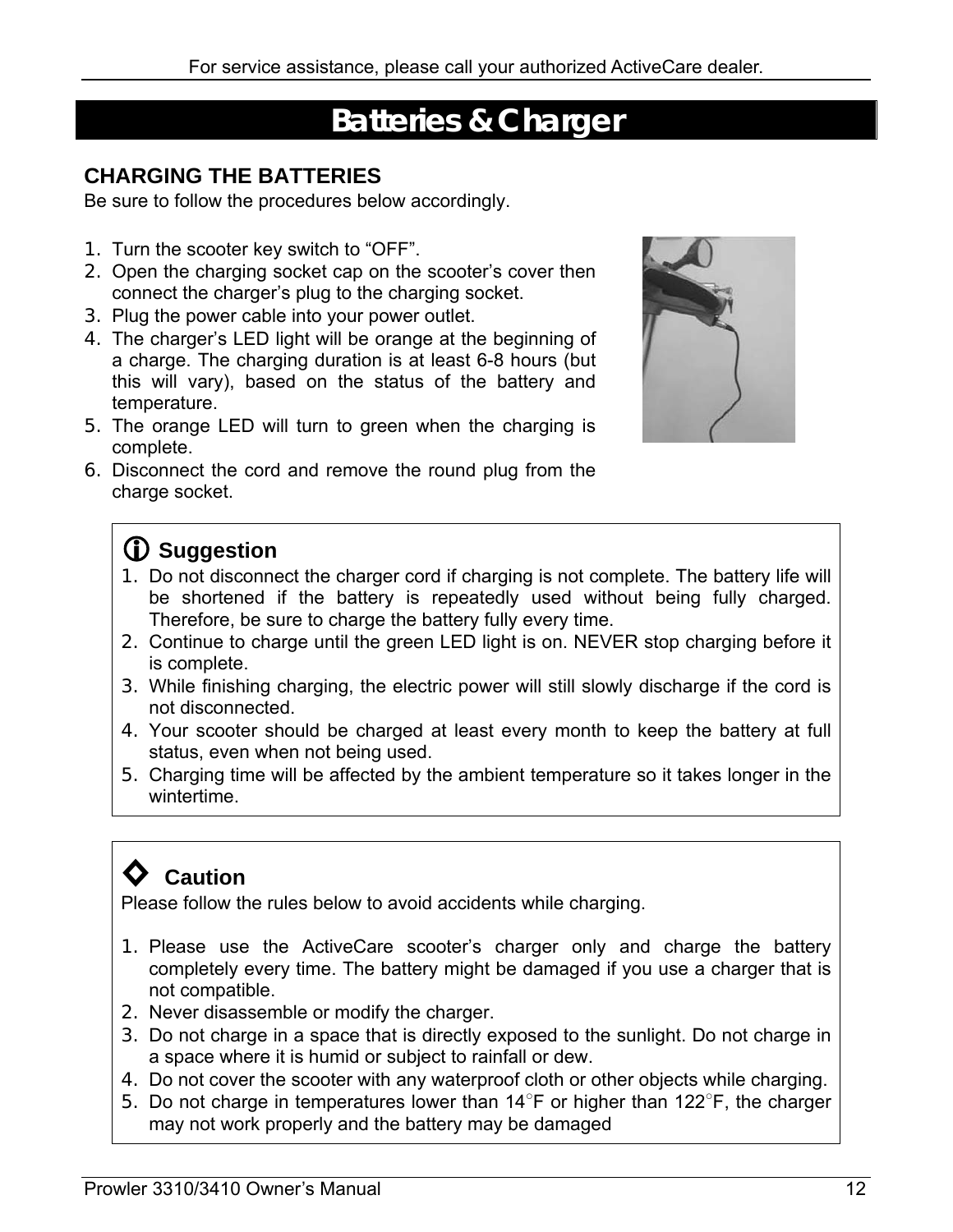# [ **Warning!**

- 1. Keep away from flammable objects while charging, as it may lead to fire or explosion of the batteries.
- 2. As the battery may produce hydrogen, do not smoke while charging. Always charge your battery in a well-ventilated space.
- 3. Never connect or disconnect the plug or cord with wet hands while charging. Do not connect or disconnect the plug or cord when they are wet, this may lead to an electric shock.

# [ **Warning!**

Do not open the battery seal cap at any time.

### **CLEANING THE BATTERIES**

If the battery is contaminated by dirty water, battery acid, dust or other garbage, the battery will discharge more quickly. Therefore, please follow the following steps to clean the battery. If necessary, ask for help from your ActiveCare dealer for cleaning and replacing of the battery.

- 1. Turn the scooter power switch to **OFF**.
- 2. Remove the seat.
- 3. Remove the shroud and unplug the terminal of the taillight and signal lights.
- 4. Use a clean cloth to wipe off the soiled area.
- 5. Take out the battery.
- 6. Clean the battery with a clean cloth. If the terminal is covered by white powder, please clean it by using warm water.

Do not expose the battery to temperatures lower than 14<sup>°</sup>F or higher than 122<sup>°</sup>F when charging or storing the scooter. Exceeding the specified temperature ranges can lead to freezing or overheating of the battery. This will possibly damage the batteries and shorten their lifetime.

The battery used on your scooter is sealed lead acid, which is maintenance-free, so it is not needed to change or refill the battery liquid.

# L **Suggestion**

- 1. Do not use the battery to charge any other equipment.
- 2. Battery capability will vary with outside conditions; the driving distances will be shorter in the winter.
- 3. If the scooter is not to be used for a long time, please charge the battery every three months.
- 4. Replace both batteries at the same time.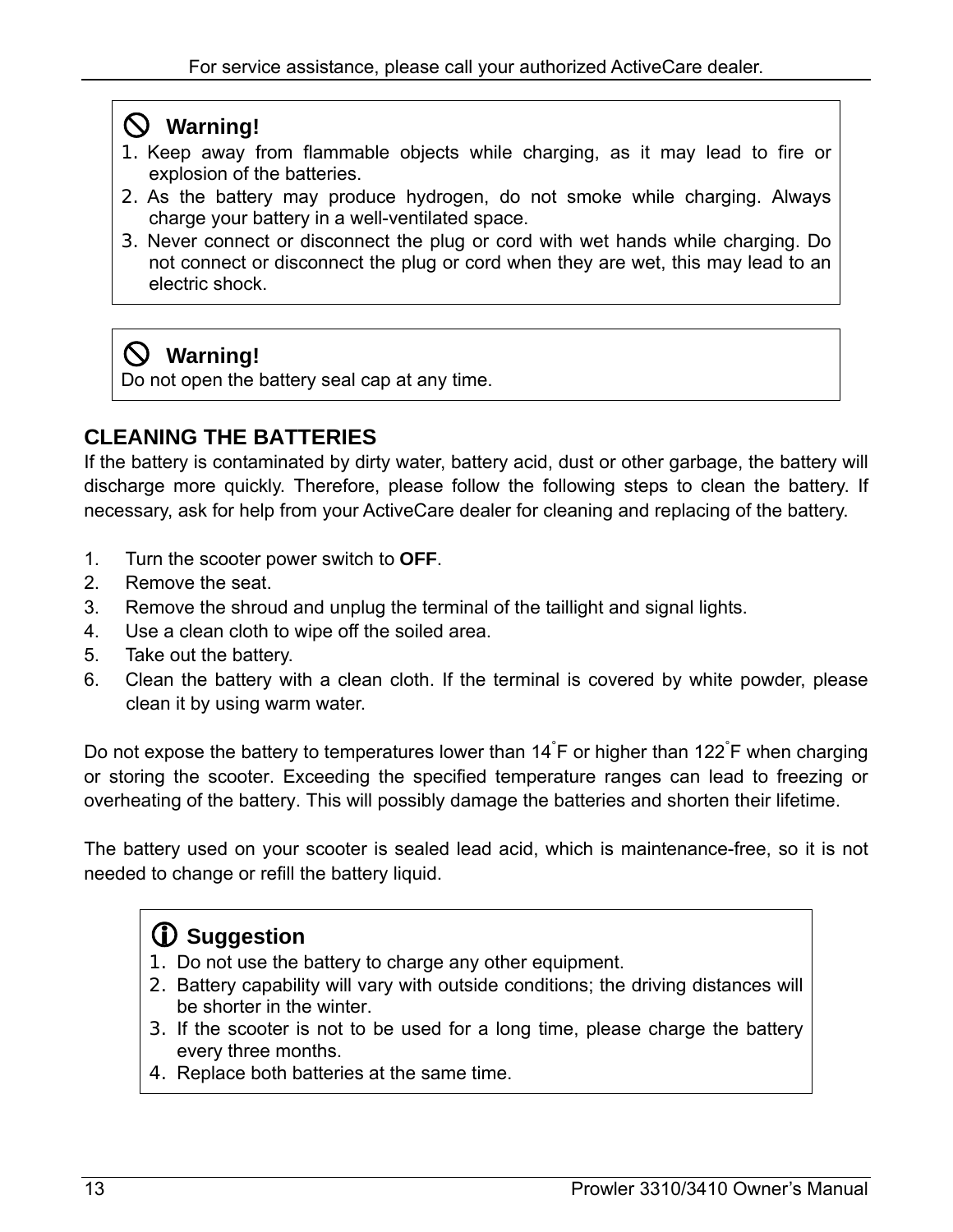# **Inspection & Maintenance**

### **DAILY CHECKING**

Check the following items before driving. If you find anything abnormal, go to or call your scooter dealer for further inspection before using it.

| <b>Item</b>                    | <b>What to Look For</b>                                                                                          |
|--------------------------------|------------------------------------------------------------------------------------------------------------------|
| Handle Bar                     | Is it tight?<br>Can it be turned left or right smoothly?                                                         |
| <b>Speed Dial</b>              | Can it be adjusted freely and function well?                                                                     |
| <b>Throttle Lever</b>          | Does the scooter move when the lever is engaged?<br>Does the scooter stop when the lever released<br>completely? |
| Motor                          | Is there any abnormal noise from the motor?<br>Does the electromagnetic brake work properly?                     |
| <b>Freewheel Mode</b><br>Lever | Does the free wheel mode lever work properly?                                                                    |
| <b>Battery Gauge</b>           | Does the light come on when switched "ON"?<br>Is the remaining power enough for your trip?                       |
| <b>Horn Button</b>             | Does the horn work?                                                                                              |
| Turn signal                    | Does the turn signal work?                                                                                       |
| Seat                           | Is the seat on properly?<br>Can the seat be turned smoothly?                                                     |
| <b>Tires</b>                   | Are there any cracks or other damage to the tires?<br>Check the tread on the tires.                              |
| Other                          | Is there any abnormal noise?                                                                                     |

# **◊ Caution**

Go to your dealer for inspection and maintenance if you find anything wrong.

### **REGULAR MAINTENANCE RECORD**

To make sure your scooter is in good condition, go to your dealer regularly for maintenance and record it accordingly every six months after purchasing (fee required).

# L **Suggestion**

Even if you don't use the scooter for a long time, the scooter should still be maintained regularly.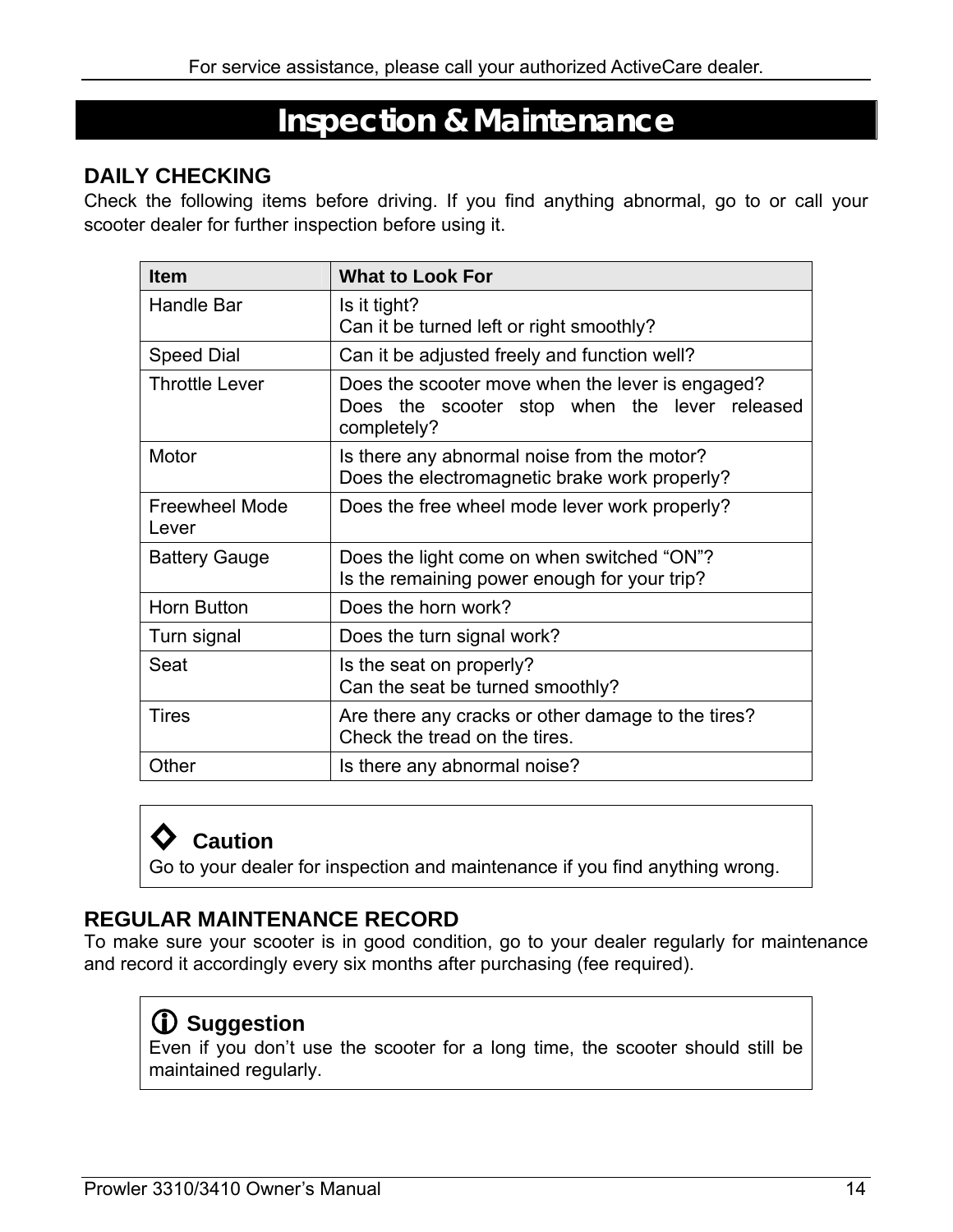**I–Inspection A**-**Adjustment** △ -**Repair ×**-**Replacement**

**T – Tightening C**-**Cleanse L**-**Add Oil**

| <b>Item/Period</b>      | 1<br>mo.                            | 6<br>mo. | 12<br>mo. | 18<br>mo. | 24<br>mo. | 30<br>mo. |  |
|-------------------------|-------------------------------------|----------|-----------|-----------|-----------|-----------|--|
|                         | Forward/Reverse of speed lever      |          |           |           |           |           |  |
| Control<br><b>Panel</b> | The function of switches            |          |           |           |           |           |  |
|                         | Connection of socket/plug is good   |          |           |           |           |           |  |
|                         | Operation and noise                 |          |           |           |           |           |  |
| <b>Motor</b>            | Function of electromagnetic brakes  |          |           |           |           |           |  |
|                         | Connection of socket/plug is good   |          |           |           |           |           |  |
| <b>Transaxle</b>        | Any oil leakage from Transaxle      |          |           |           |           |           |  |
|                         | Looseness or corrosion on terminals |          |           |           |           |           |  |
| <b>Battery</b>          | Connection of socket/plug is good   |          |           |           |           |           |  |
|                         | Any broken on electrical cord       |          |           |           |           |           |  |
| <b>Charger</b>          | Charging function and LED light     |          |           |           |           |           |  |
|                         | Any damage on socket/plug/cord      |          |           |           |           |           |  |
| <b>Seat</b>             | High adjustment bolt damaged        |          |           |           |           |           |  |
|                         | Seat post looseness                 |          |           |           |           |           |  |
| Tiller                  | Right/left turn of tiller           |          |           |           |           |           |  |
|                         | Adjustment of tiller angle          |          |           |           |           |           |  |
|                         | Crack or damage of tire surface     |          |           |           |           |           |  |
| Tire                    | Tread depth enough or not           |          |           |           |           |           |  |
|                         | Abnormal wearing                    |          |           |           |           |           |  |
| Rim                     | Tightness of bolts and nuts         |          |           |           |           |           |  |
|                         | Wear or deformation around tires    |          |           |           |           |           |  |
| <b>Shock</b>            | Tightness of bolts and nuts         |          |           |           |           |           |  |
| <b>Absorber</b>         | Damage to shock absorbers           |          |           |           |           |           |  |
| <b>Inspector</b>        | Checked by                          |          |           |           |           |           |  |
|                         | Checking date                       |          |           |           |           |           |  |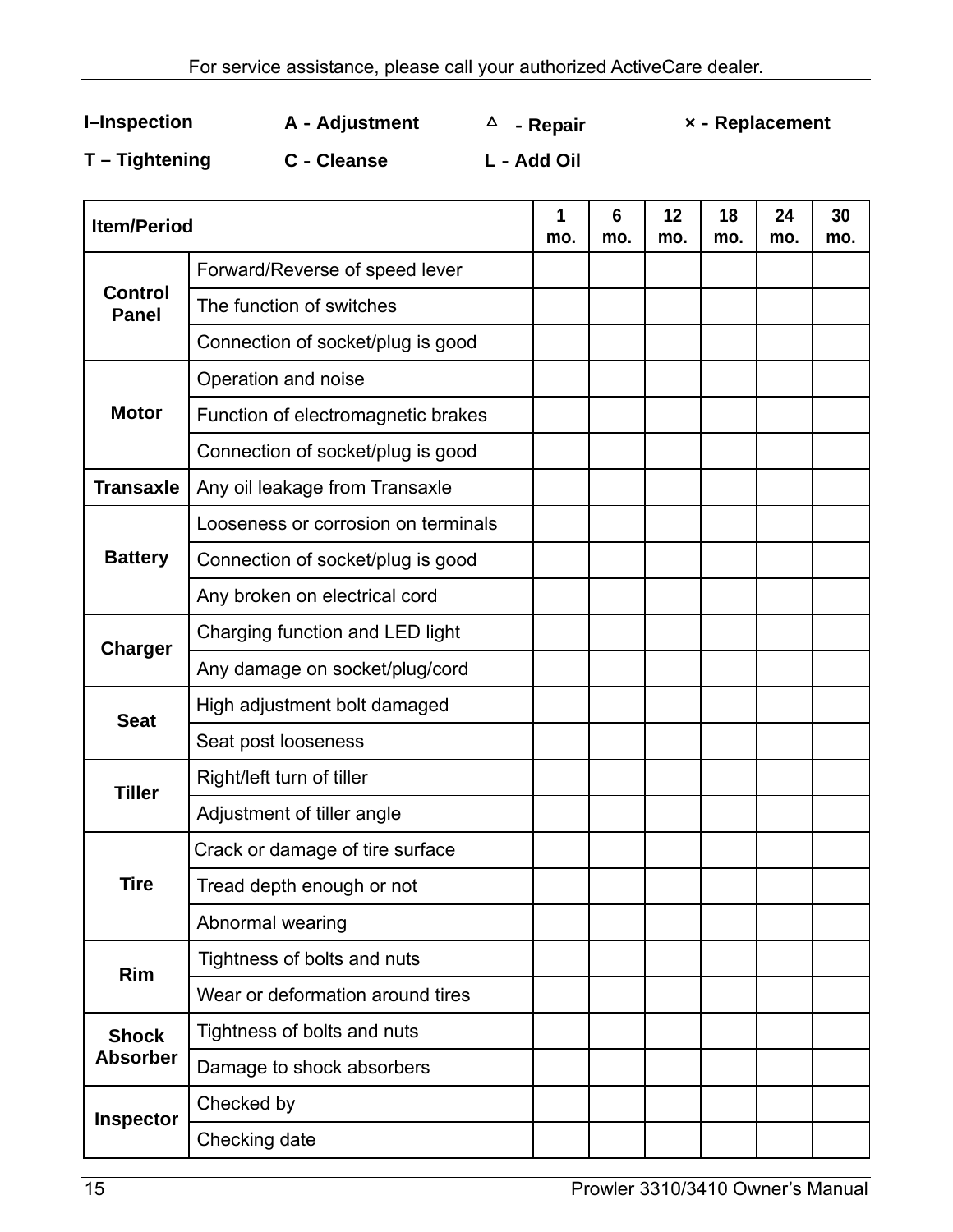### **BATTERIES, FUSES, CIRCUIT BREAKER AND TIRES**  *Batteries*

Refer to "BATTERIES & CHARGER" Section.

### *Fuse*

There are two fuses on your scooter. One is located inside the control panel. The other is near the main wire of the controller. If the power is switch ON and the battery indicator does not light up, check the fuse (as indicated below).



# L **Suggestion**

Ask for help from your dealer for inspecting or replacing the fuses, (since battery pack has to be disassembled first for replacement of fuses).

### *Circuit Breaker*

There is one button for the circuit breaker, located near the rear shroud. If the power switch is "ON" and the battery indicator does not light up, it is possible that an electric current has overloaded. Please try to reset the circuit breaker by pressing this button.

### *Tires*

The condition of the tires depends on how you drive and use your scooter. Please check the tread depth regularly. Replace the tires when the tread depth is less than 0.5 mm. Regularly inspect your scooter's tires for signs of wear.

# **◊ Caution**

When tread depth is below 0.5mm, it can easily lead to slippage, making braking distances longer. Therefore, replace the tires as early as possible.

### **MAINTENANCE**

- 1. You must maintain the scooter frequently if you drive on grass, sand, or gravel roads.
- 2. Do not use water, oil or other chemical solutions to clean your scooter. Be sure NOT to spray the scooter with water to prevent damaging the electronic components and printed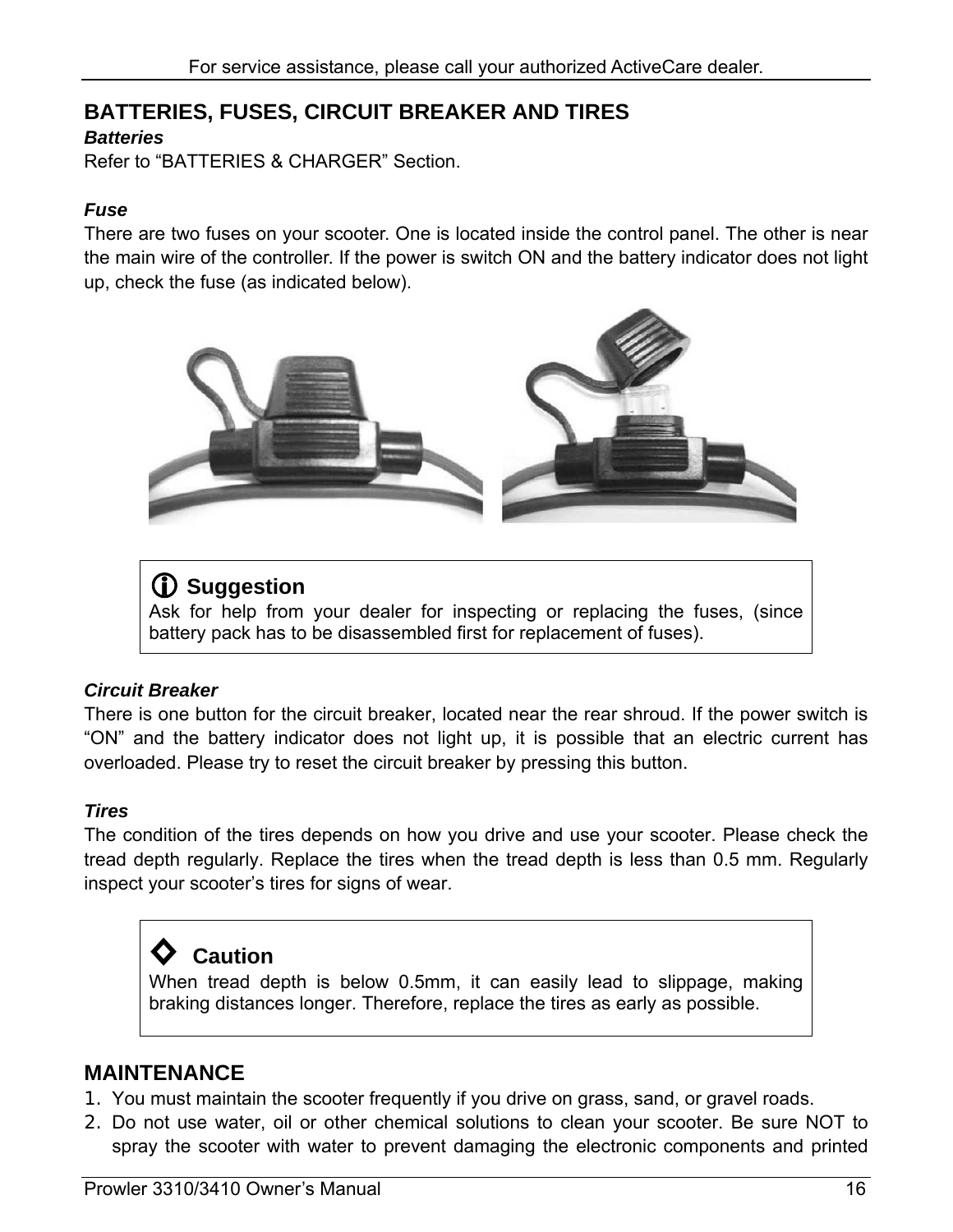circuit board. Please clean the scooter by wiping it with either a dry or moist cloth.

- 3. Please take the scooter to authorized dealers for repairs and adjustments. Improper adjustments could lead to accidents and scooter malfunction.
- 4. Please use soft and dry cloths to keep your scooter tidy. Please use moderate or mild detergent to clean the scooter.

# **◊ Caution**

When conducting maintenance of your scooter, please turn the key switch "OFF" and remove the charger cord.

# L **Suggestion**

- Do not splash water directly onto your scooter, as this could lead to a malfunction of the electric system.
- Do not use gasoline, solvents or vaporizing solution, as the shroud may be deformed or damaged.
- Do not use wax.

### **LUBRICATION**

At six-month intervals, you should lubricate the following parts with a light oil or similar lubricant:

- Seat pivot post
- Seat release lever pinion
- Wheel bearings
- Axle of scooter

# **◊ Caution**

Do not use **WD40** to lubricate parts. Do not lubricate transaxle/gear box. In the event of any difficulties, please consult your provider.

### **STORAGE**

When storing your scooter:

- Make sure the seat is set in the "Forward" position
- Make sure the key switch is turned to "OFF"

# L **Suggestion**

Please store the scooter in a location where it is out of direct sunlight, rain, or dew. When storing for long periods of time, please charge the battery every 3 months. For further details, inquire with your dealer.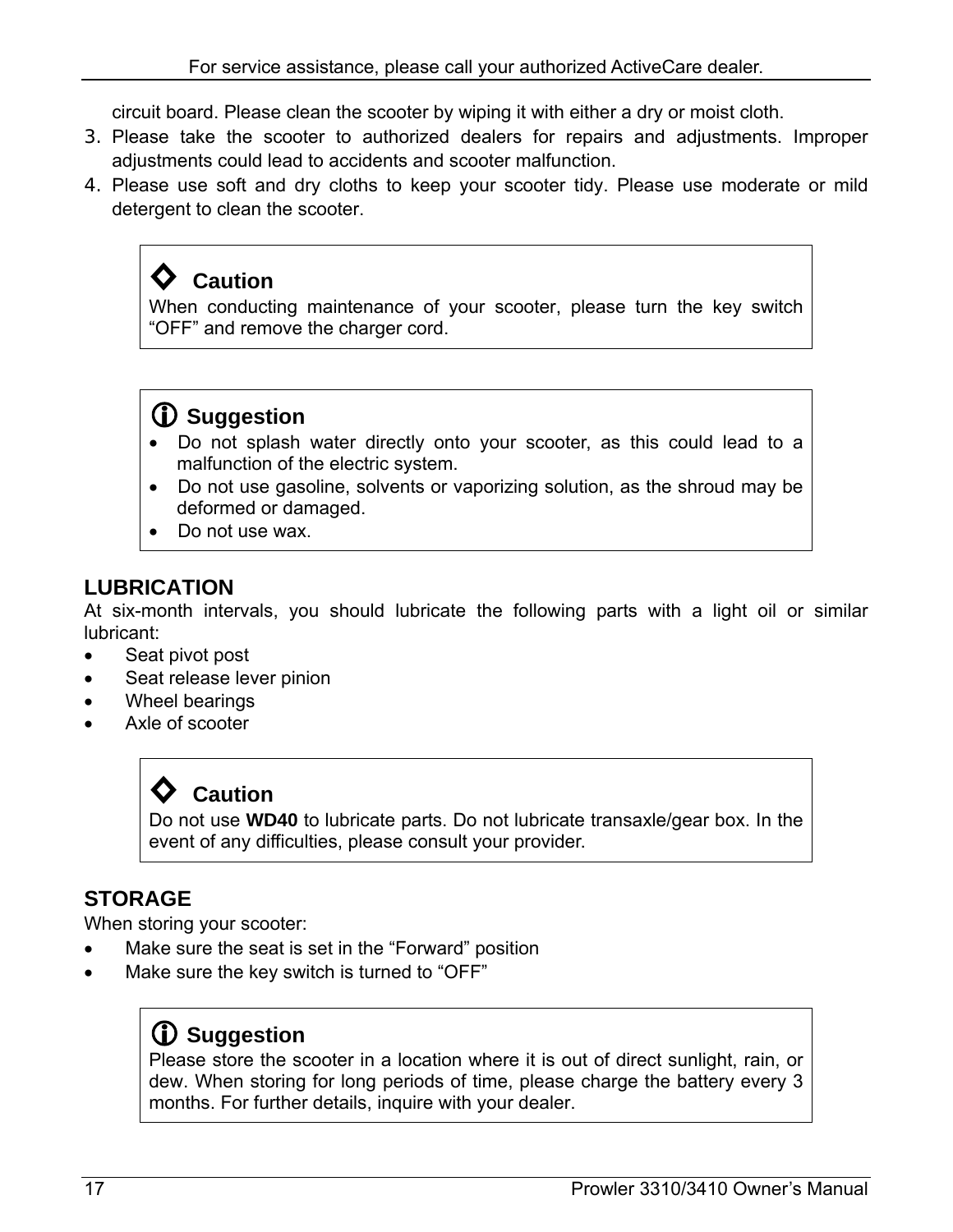# **Troubleshooting**

This table is only a guide to aid you in getting your scooter operating, should you have any problems. If you are unable to get your scooter operating, please contact your Authorized Service Center.

*Table 1: Basic Troubleshooting* 

| <b>Symptom</b>                                         | <b>Possible Cause</b>                         | <b>Solution</b>                                                                                  |
|--------------------------------------------------------|-----------------------------------------------|--------------------------------------------------------------------------------------------------|
| Scooter does                                           | Key switch is not "ON"<br>$1_{-}$             | 1. Turn key switch to "ON".                                                                      |
| not move                                               | 2.<br>Main circuit breaker tripped            | 2. Reset circuit breaker in trunk area.                                                          |
|                                                        | 3. Brake release lever in<br>'Freewheel Mode' | 3. Place lever to 'Drive Mode'.                                                                  |
|                                                        | 4. Charger connected to outlet                | 4. Disconnect charger.                                                                           |
|                                                        | 5. Battery power low                          | 5. Recharge battery.                                                                             |
|                                                        | 6. Scooter shuts down to conserve<br>battery  | 6. Cycle key switch "OFF", then "ON".                                                            |
|                                                        | 7. Controller error                           | 7. Check diagnostic light for Flash<br>Code (See Table 2 to get solution).                       |
| Scooter feels<br>wobbly when<br>driven                 | 1. Seat is loose                              | Check seat for loose hardware or<br>1 <sub>1</sub><br>damage. Ensure seat in locked<br>position. |
|                                                        | Bearing in tiller worn<br>2.                  | 2. Replace bearings.                                                                             |
| Range less than $ 1$ .                                 | Charging too infrequently                     | 1.<br>Charge scooter more often.                                                                 |
| expected                                               | Defective or worn out battery<br>2.           | 2.<br>Load test batteries. If necessary,<br>replace.                                             |
|                                                        | 3. Cold weather reduces battery<br>life       | 3. Allow batteries to reach room<br>temperature and then fully<br>recharge.                      |
|                                                        | 4. Defective charger                          | 4. Contact your Authorized Service<br>Center.                                                    |
| <b>Erratic behavior</b><br>when engager<br>is operated | 1. Faulty engager                             | 1. Contact your Authorized Service<br>Center.                                                    |
| <b>Brake squeals</b>                                   | 1. Dirt in brake pad                          | 1. Blow dirt out with air pressure hose.                                                         |
| <b>Brake release</b><br>lever sticks                   | 1. Rust and corrosion                         | 1. Spray ball detent area with<br>lubrication oil.                                               |
| Stiffness in<br>steering                               | 1. Possible grime build-up                    | 1. Lubricate rod end joints.                                                                     |

The diagnostic flash codes for your scooter are designed to help you perform basic troubleshooting quickly and easily. A diagnostic flash code flashes from the diagnostic light in the event one of the conditions listed below develops.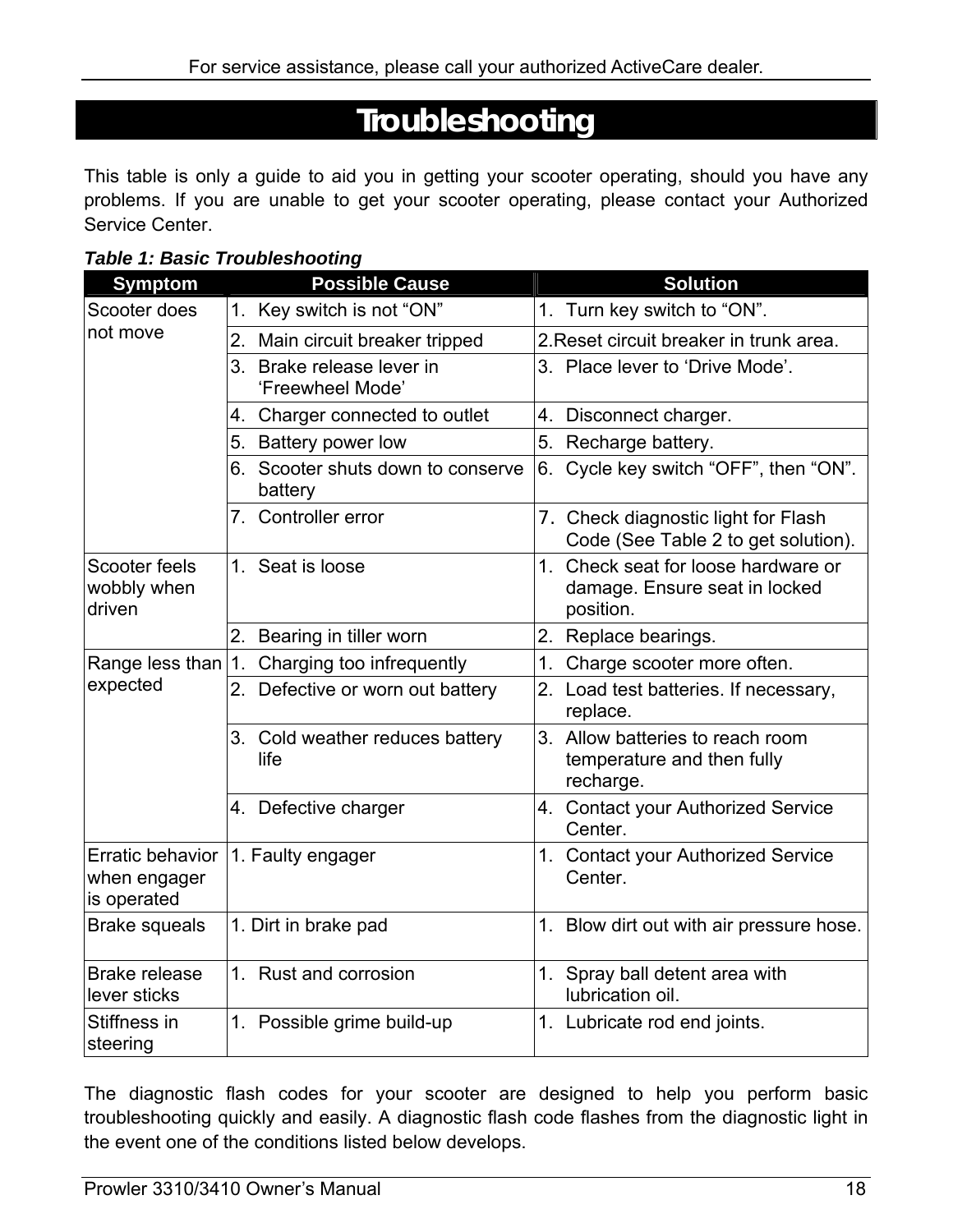|  |  |  |  | <b>Table 2: Scooter Controller Internal Diagnostics</b> |
|--|--|--|--|---------------------------------------------------------|
|--|--|--|--|---------------------------------------------------------|

| <b>Flash</b><br>code | <b>Possible Cause</b>        | <b>Solution</b>                                                                                                                                |
|----------------------|------------------------------|------------------------------------------------------------------------------------------------------------------------------------------------|
| $\mathbf 1$          | The battery needs charging.  | The battery voltage has dropped below<br>23.3 volts in neutral. Recharge<br>batteries.                                                         |
| $\overline{2}$       | Battery voltage is too low.  | The battery has dropped past 16.5<br>volts and is not sufficient to allow safe<br>driving. Check the battery condition<br>and the connections. |
| 3                    | Battery voltage too high     | The battery has exceeded 32 volts.<br>Check the battery condition and the<br>connections.                                                      |
| $\overline{4}$       | Current limit time out       | The motor current has reached too<br>high a value. Check the condition of<br>the motor and loom. Contact your<br>Service Agent.                |
| 5                    | Park brake fault             | Check park brake conditions.                                                                                                                   |
| 6                    | Speed control out of neutral | Return speed pod to neutral and rest<br>system. Readjust the speed lever to<br>neutral if necessary. Contact your<br>Service Agent.            |
| $\overline{7}$       | Speed control fault          | Check speed pod wiring for open or<br>short circuits. Check speed pot set-up.<br>Contact your Service Agent.                                   |
| 8                    | Motor fault                  | Contact your Service Agent.                                                                                                                    |
| 9                    | Internal (controller) fault  | Contact your Service Agent.                                                                                                                    |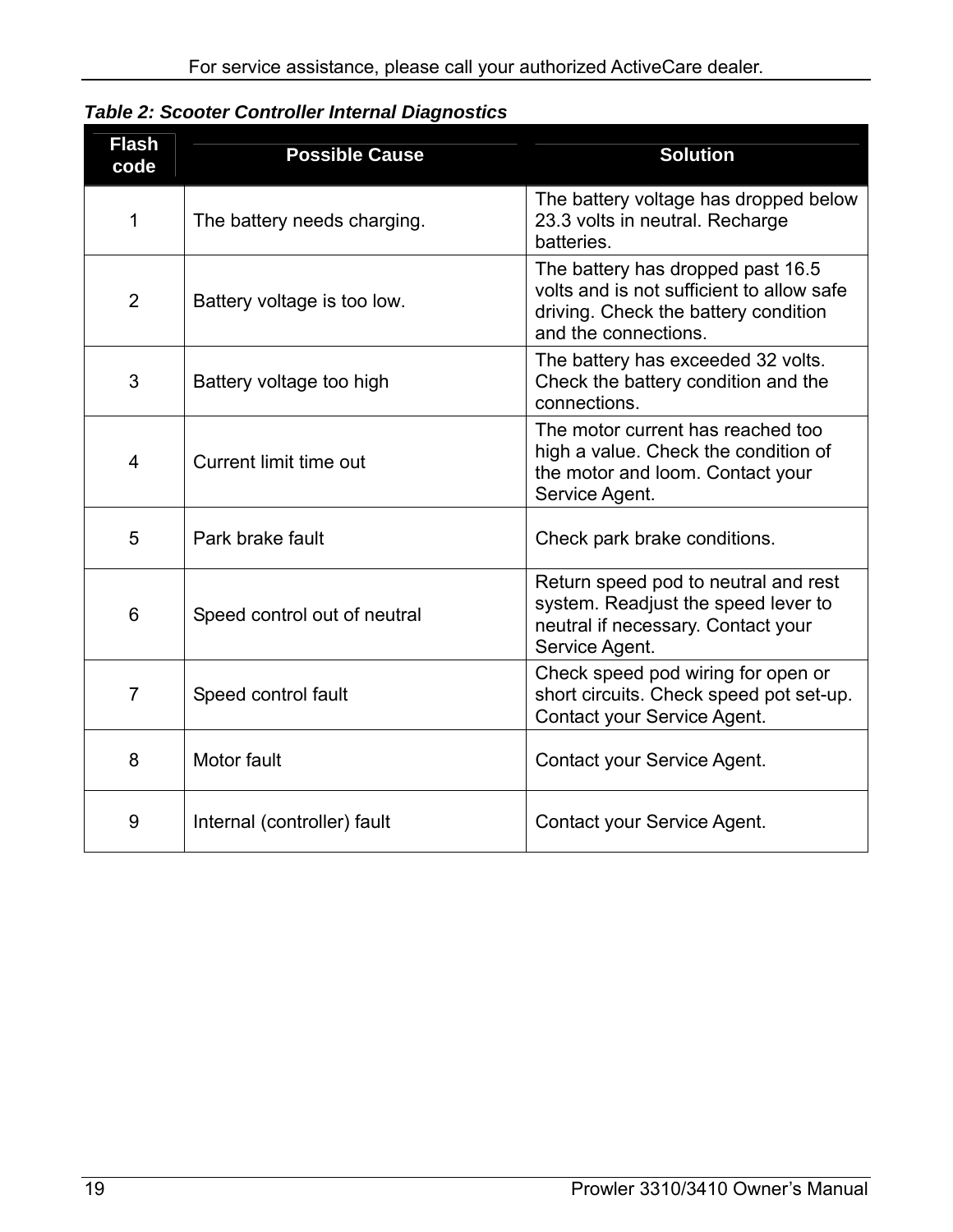# **Specifications**

| <b>Model</b>                  | Prowler 3310           | Prowler 3410           |
|-------------------------------|------------------------|------------------------|
| <b>Max. Weight Capacity</b>   | 500 lbs.               | 500 lbs.               |
| <b>Maximum Speed</b>          | 7 mph                  | 7 mph                  |
| <b>Estimated Range</b>        | 23 miles               | 23 miles               |
| <b>Maximum Grade/Incline</b>  | $12^{\circ}$           | $12^{\circ}$           |
| <b>Turning Radius</b>         | 69"                    | 69"                    |
| <b>Ground Clearance</b>       | 5"                     | 5"                     |
| <b>Overall Dimensions</b>     |                        |                        |
| Length                        | 51"                    | 51"                    |
| Width                         | 26"                    | 26"                    |
| Height                        | 49"                    | 49"                    |
| <b>Seat Dimensions</b>        |                        |                        |
| Width                         | 18"                    | 18"                    |
| Depth                         | 18"                    | 18"                    |
| <b>Back</b>                   | 29"                    | 29"                    |
| <b>Armrest to Seat</b>        | 7"                     | 7"                     |
| <b>Power</b>                  |                        |                        |
| Motor                         | 24V x 650W x 4350rpm   | 24V x 650W x 4350rpm   |
| Controller                    | Dynamic 110A           | Dynamic 110A           |
| <b>Batteries</b>              | Two DC12V x 50AH       | Two DC12V x 50AH       |
| <b>Battery Charger</b>        | 5 Amp, Offboard        | 5 Amp, Offboard        |
| <b>Brakes</b>                 | Electromagnetic & Drum | Electromagnetic & Drum |
| <b>Freewheel Mode</b>         | Yes                    | Yes                    |
| <b>All Tires (Pneumatic)</b>  | 12" x 3.5"             | 12" x 3.5"             |
| <b>Suspension</b>             | Front & Rear           | Front & Rear           |
| <b>Weights</b>                |                        |                        |
| <b>Total Weight w/Battery</b> | 233 lbs.               | 233 lbs.               |
| Total Weight w/o Battery      | 185 lbs.               | 185 lbs.               |

REMARK: ActiveCare reserves the right to modify the specifications if necessary. The final specifications are subject to the individual scooter your purchase from your dealer.

*User's weight, road conditions, battery charge, etc. will influence performance.*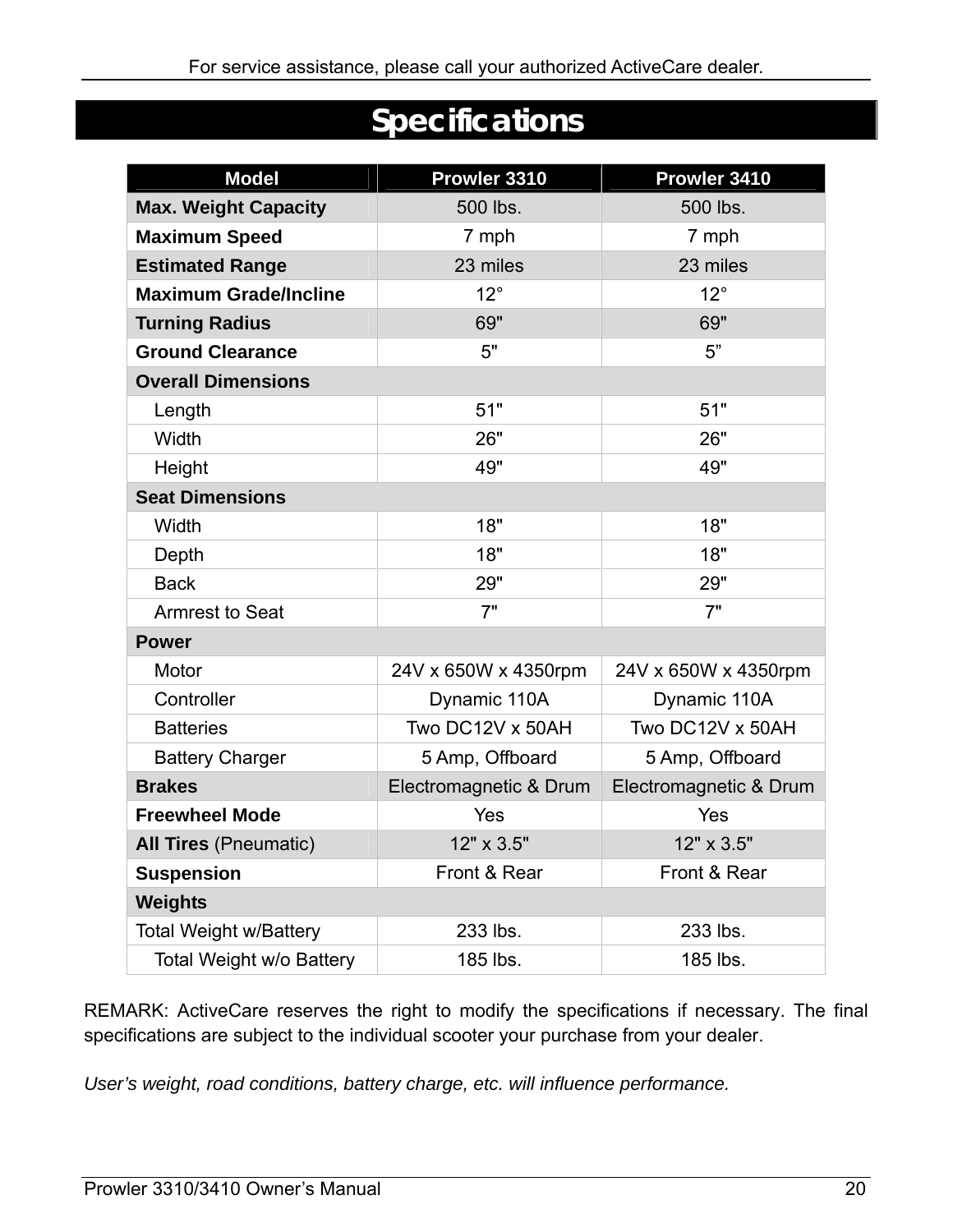# **Limited Warranty**

This warranty is extended only to the original purchaser/user of our products. This warranty gives you specific legal rights and you may also have other legal rights which vary from state to state.

ActiveCare warrants this product to be free from defects in materials and workmanship, for the following periods:

| <b>Three Years</b>                              | <b>12 Months</b>                                                                                                                                              | <b>6 Months</b>  |  |
|-------------------------------------------------|---------------------------------------------------------------------------------------------------------------------------------------------------------------|------------------|--|
| Main frame<br>Fork<br>Seat post<br>Tiller frame | Electronic controllers<br>٠<br>Transaxle<br>٠<br>Motor & Brake (electronic<br>٠<br>function only)<br>Charger<br>٠<br>Any other electrical<br>٠<br>subassembly | <b>Batteries</b> |  |

If within such warranty periods any such part shall be proven to be defective, such part shall be replaced. This warranty does not include any labor or shipping charges incurred in the installation of any such replacement part. ActiveCare's sole obligation, and your exclusive remedy under this warranty, shall be limited to such replacement.

For warranty service, please contact the dealer from whom you purchased your ActiveCare product. In the event you do not receive satisfactory warranty service, please write directly to ActiveCare at this address:

> ActiveCare Medical 2 Harbison Way Columbia, SC 29212

Provide dealer's name, address, and date of purchase, indicate nature of the defect and, if the product is serial numbered, indicate the serial number. Do not return products to ActiveCare without our prior consent.

LIMITATIONS AND EXCLUSIONS: THE FOREGOING WARRANTY SHALL NOT APPLY TO SERIAL NUMBERED PRODUCTS IF THE SERIAL NUMBER HAS BEEN REMOVED OR DEFACED, IF THE PRODUCTS HAVE BEEN SUBJECT TO ACCIDENT, MISUSE, ABUSE, NEGLECT, MISHANDLING, MISAPPLICATION, COMMERICAL USE, ACTS OF GOD, ALTERATIONS OR MODIFICATIONS NOT AUTHORIZED BY ACTIVECARE, INCLUDING BUT NOT LIMITED TO, MODIFICATION THROUGH THE USE OF UNAUTHORIZED PARTS OR ATTACHMENTS; PRODUCTS DAMAGED BY REASON OF REPAIRS MADE TO ANY COMPONENT WITHOUT THE SPECIFIC CONSENT OF ACTIVECARE, OR TO A PRODUCT DAMAGED BY CIRCUMSTANCES BEYOND ACTIVECARE'S CONTROL, SUCH EVALUATION WILL BE SOLELY DETERMINED BY ACTIVECARE. THE WARRANTY SHALL NOT APPLY TO PROBLEMS ARISING FROM NORMAL WEAR OR FAILURE TO ADHERE TO THESE INSTRUCTIONS. A CHANGE IN OPERATING NOISE, PARTICULARLY RELATIVE TO MOTORS AND GEARBOXES DOES NOT CONSTITUTE A FAILURE. ALL SUCH DEVICES WILL EXHIBIT A CHANGE IN OPERATING NOISE DUE TO AGING.

THE FOREGOING EXPRESS WARRANTY IS EXCLUSIVE AND IN LIEU OF ANY OTHER WARRANTIES WHATSOEVER, WHETHER EXPRESS OR IMPLIED, INCLUDING THE IMPLIED WARRANTIES OF MERCHANTABILITY AND FITNESS FOR A PARTICULAR PURPOSE, AND THE SOLE REMEDY FOR VIOLATIONS OF ANY WARRANTY WHATSOEVER, SHALL BE LIMITED TO REPLACEMENT OF THE DEFECTIVE PRODUCT PURSUANT TO THE TERMS CONTAINED HEREIN, THE APPLICATION OF ANY IMPLIED WARRANTY WHATSOEVER SHALL NOT EXTEND BEYOND THE DURATION OF THE EXPRESS WARRANTY PROVIDED HEREIN. ACTIVECARE SHALL NOT BE LIABLE FOR ANY CONSEQUENTIAL OR INCIDENTAL DAMAGES WHATSOEVER.

THIS WARRANTY SHALL BE EXTENDED TO COMPLY WITH STATE/PROVINCIAL LAWS AND REQUIREMENTS.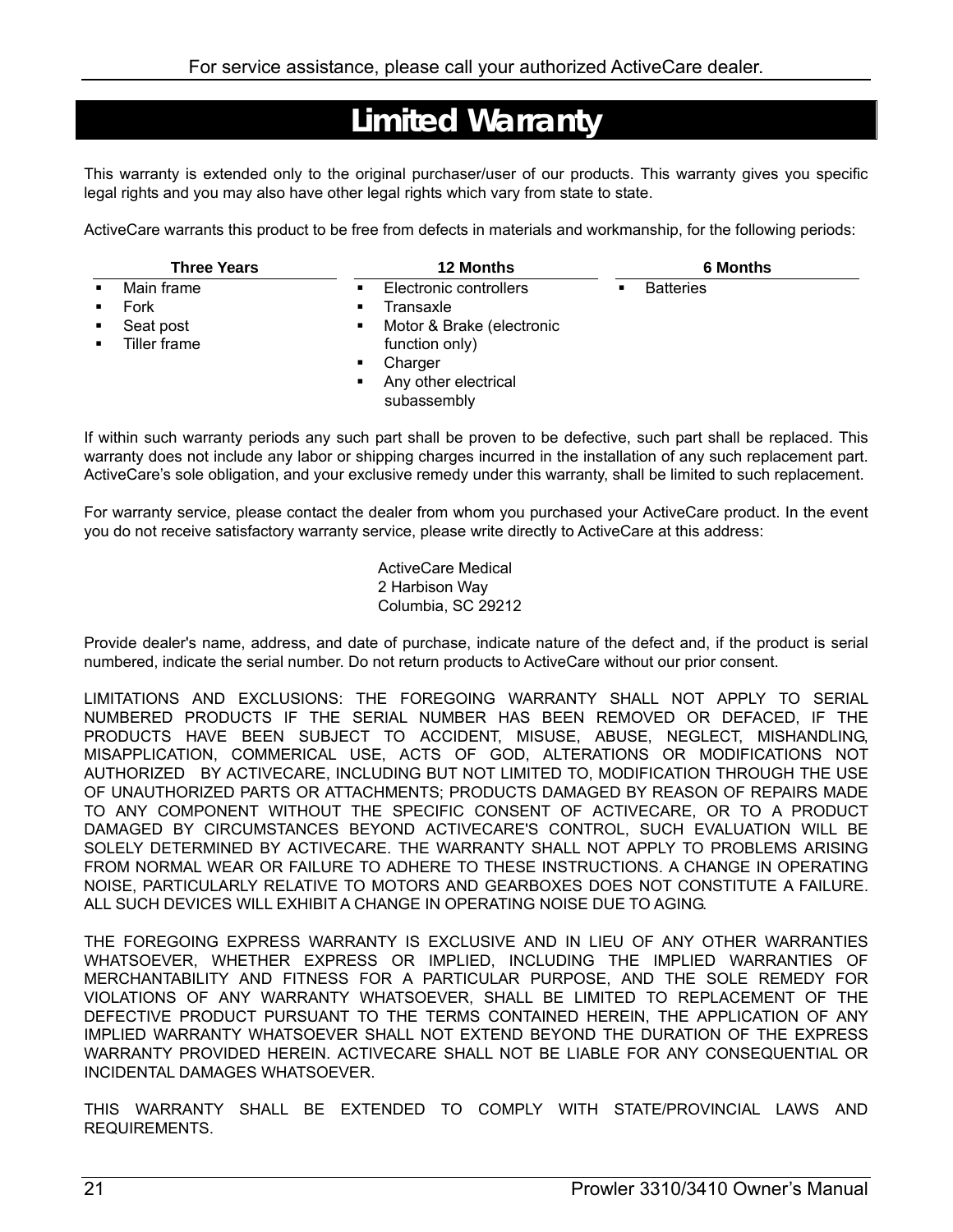# **Product Registration**



**Thank you for purchasing an ActiveCare power mobility product!**

Your ActiveCare product will provide you years of dependable service and mobility ease. To validate your product's warranty, you must complete this form and return it to ActiveCare Medical immediately.

*Please print or type.* 

| Your Name                                    |  |
|----------------------------------------------|--|
|                                              |  |
| <b>Your Address</b>                          |  |
|                                              |  |
| City<br>State<br>Zip                         |  |
|                                              |  |
| <b>Phone Number</b><br><b>E-mail Address</b> |  |
| <b>Product Information</b>                   |  |
| Model<br>Date Purchased                      |  |
|                                              |  |
| Month<br>Day<br>Year<br>Serial Number        |  |
|                                              |  |
|                                              |  |
| <b>Dealer Purchased From</b>                 |  |
|                                              |  |
| <b>Dealer Address</b>                        |  |
|                                              |  |
| City<br>State<br>Zip                         |  |
|                                              |  |
| Phone Number                                 |  |